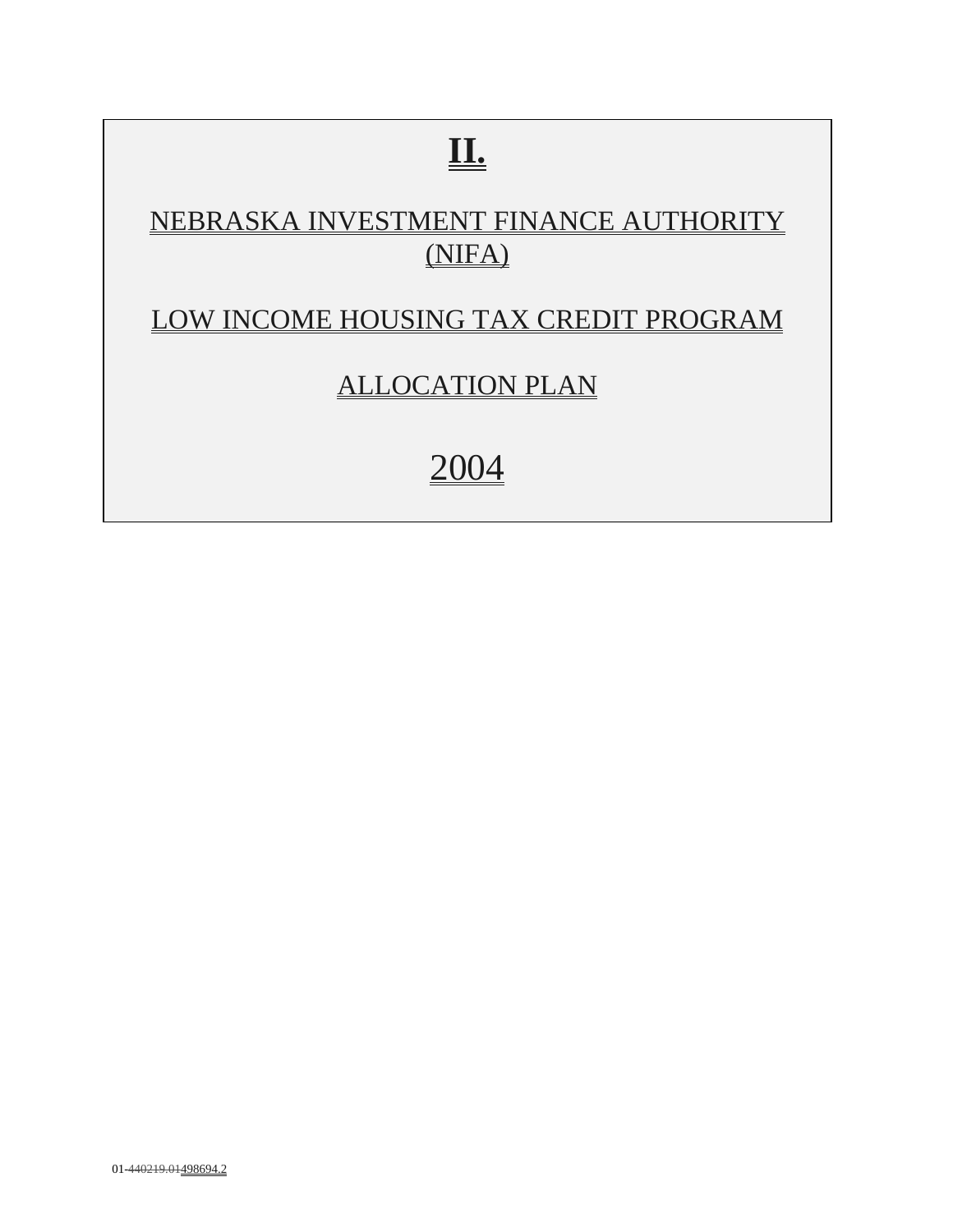# LOW INCOME HOUSING TAX CREDIT PROGRAM

## 2004 Allocation Plan

## **Table of Contents**

#### Page

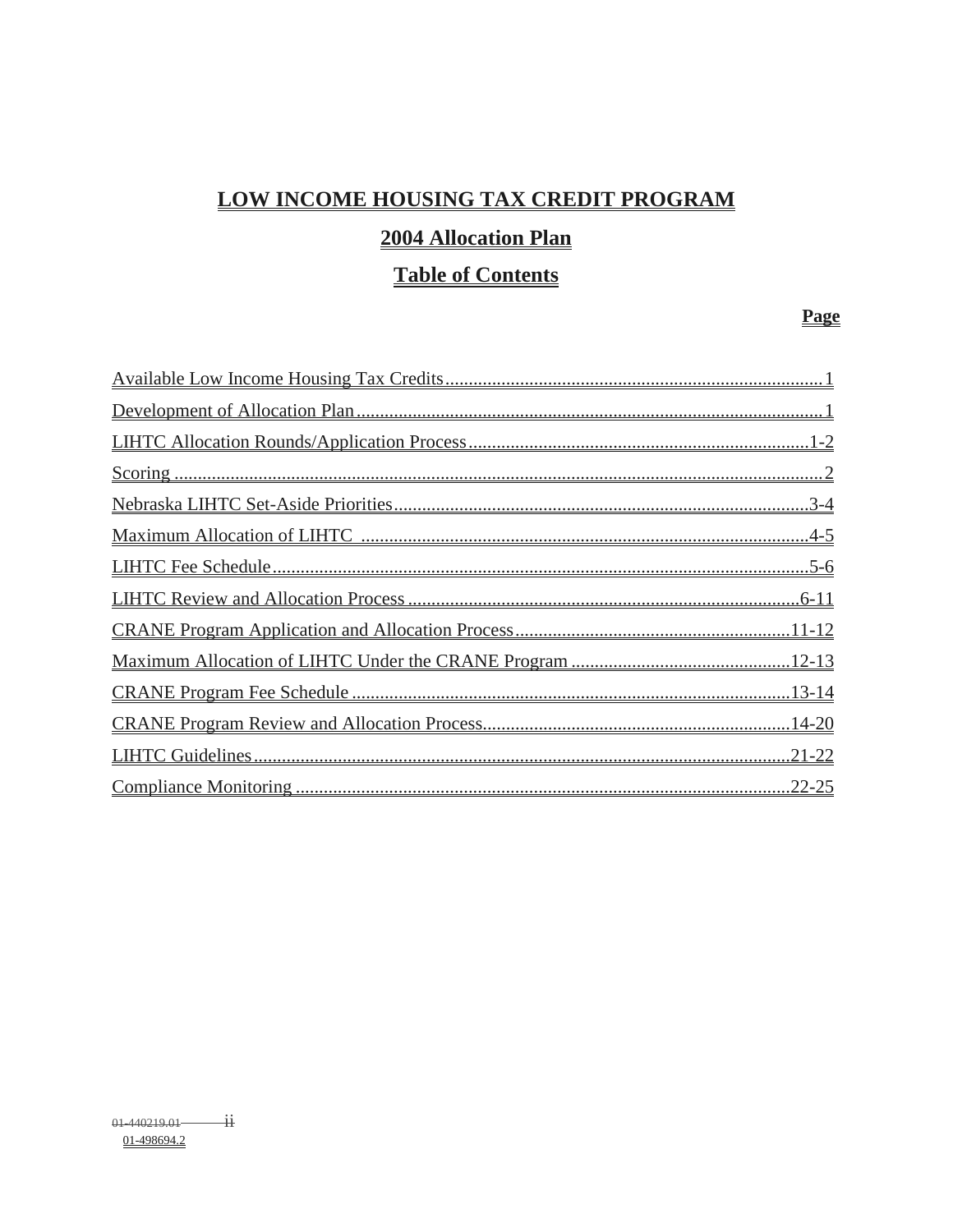# **NEBRASKA INVESTMENT FINANCE AUTHORITY 20032004 LIHTC ALLOCATION PLAN**

#### **AVAILABLE LOW INCOME HOUSING TAX CREDITS**

The Nebraska Investment Finance Authority ("NIFA") has approximately \$**[2,900,000]** of Low Income Housing Tax Credits ("LIHTC") available for the calendar year 2003.2004. This amount is based on the Bureau of Census Current Population Report for Nebraska multiplied by \$1.75 and indexed as determined by the Internal Revenue Service ("IRS"). This amount may be increased by LIHTC returned to NIFA from prior years or LIHTC allocated to Nebraska from the 20032004 national LIHTC pool.

#### **DEVELOPMENT OF ALLOCATION PLAN**

The 20032004 Allocation Plan was drafted and then reviewed by several work groups consisting of individuals from many parts of Nebraska, with diverse backgrounds and interests in the LIHTC Program (the "LIHTC Program"). Public hearings on the LIHTC Package (the "Package") which includes the Information Guide, Allocation Plan, Application Form, Carryover Manual, Cost Certification Manual, and Land Use Restriction Agreement were held in Lincoln, Nebraska. Suggestions and comments were accepted from those attending and from those who responded via U.S. mail. Comments were taken into consideration in developing and drafting the final allocation plan.

The LIHTC Package was approved by the Nebraska Investment Finance Authority Board of Directors and was forwarded to the Governor of the State of Nebraska for approval. Nebraska's Allocation Plan encourages the selection of developments that serve to address the most pressing housing needs of Nebraska, within the guidelines and requirements established under Section 42 of the Internal Revenue Code of 1986, as amended (the "Code"). NIFA, at its sole discretion, reserves the right to modify or waive any conditions to the LIHTC Package, which are otherwise not mandated by the Code, contained in the LIHTC Package. Modifications by NIFA may include, but are not limited to, modificationschanges which may allow for better coordination with other state and federal programs and/or funding sources.

The Allocation Plan, LIHTC Forms and Documents, NIFA Manuals and Guidelines may be amended from time to time as new guidelines and regulations are issued under Section 42 of the Code or as NIFA deems necessary to meet the LIHTC Program goals and objectives.

Persons wishing to apply for LIHTC must complete the 20032004 NIFA LIHTC application (the "LIHTC Application"). (See "CRANE Application and Allocation Process" below for LIHTC available pursuant to the CRANE Program.) LIHTC Applications may be obtained by contacting NIFA, or downloading the application from the NIFA Internet Web site (www.NIFA.org).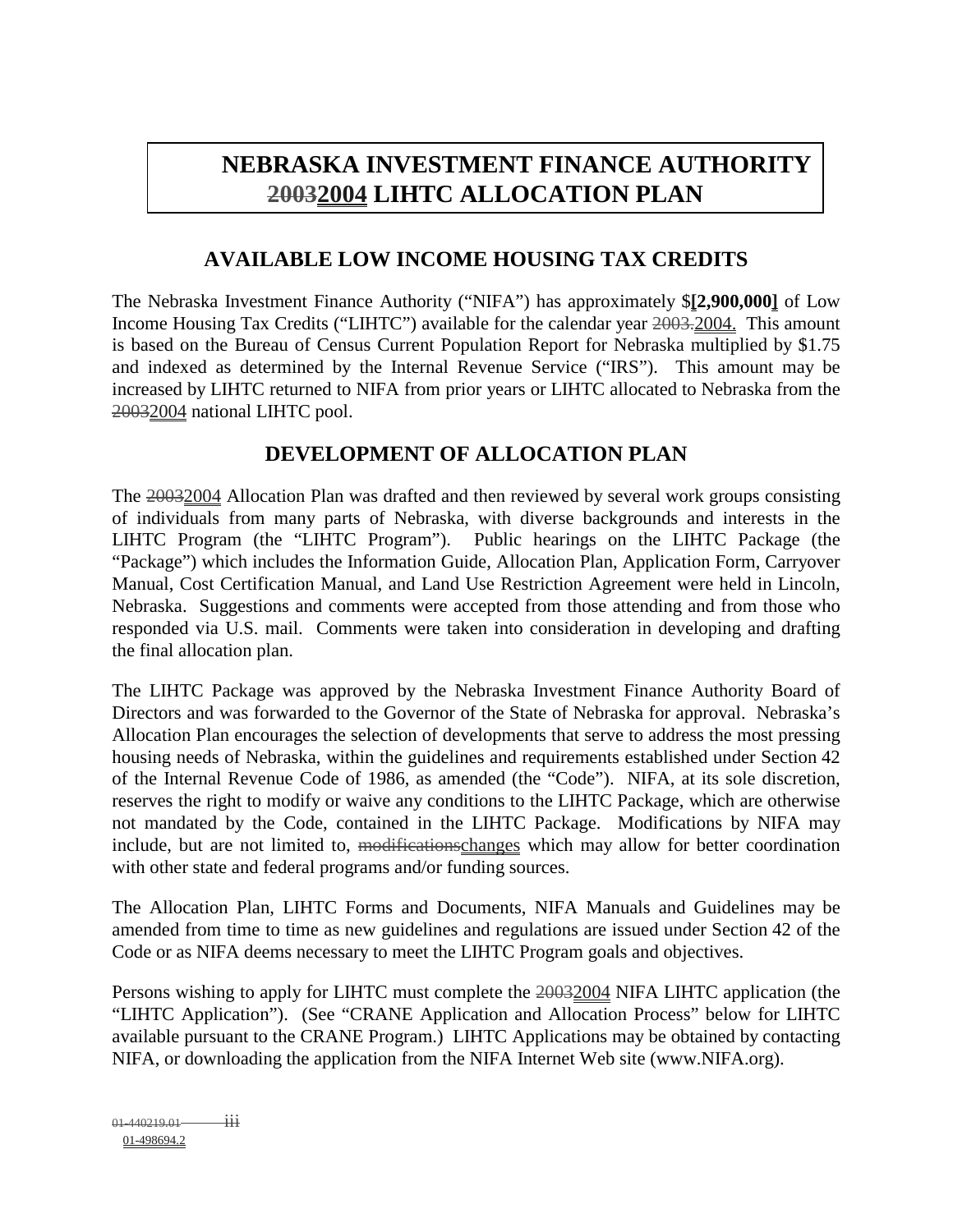## **LIHTC ALLOCATION ROUNDS/APPLICATION PROCESS**

Applicants may apply to receive a reservation of LIHTC by submitting a LIHTC Application. NIFA must receive an original and two copies of the completed LIHTC Application with tabbed indexes for each exhibit as set forth in the LIHTC Application, including all applicable fees, by 5:00 p.m. (central time) on the dates specified below. Applicants who do not submit an original and two copies of the LIHTC Application, with tabbed indexes, will not be reviewed or scored by NIFA. NIFA will hold the following rounds to accept LIHTC Applications:

| 20032004               | <b>LIHTC</b><br><b>Application</b><br><b>Round Opens</b> | <b>Deadline</b>                               | <b>LIHTC</b><br><b>Reservations</b><br><b>Issued</b> | Approximate<br><b>AmountsAmount</b><br>of LIHTC<br><b>Reserved</b> |
|------------------------|----------------------------------------------------------|-----------------------------------------------|------------------------------------------------------|--------------------------------------------------------------------|
| $R$ ounds $\ddagger$ : | February 17                                              | February 21                                   | March                                                | \$1,000,000                                                        |
| <u>Round 1:</u>        | September 22,<br><u>2003</u>                             | October 3,<br>2003                            | October,<br>242003*                                  | \$750,000                                                          |
|                        | April 21                                                 | April 25                                      | May                                                  | \$500,000                                                          |
| Round $2$ :            | December 29,<br>2003                                     | January 09,<br>2004                           | January,<br><b>162004</b>                            | \$750,000                                                          |
|                        | <del>June 16</del>                                       | <b>June 20</b>                                | July                                                 |                                                                    |
| Round $3$ :            | <b>March 22,</b><br>2004                                 | April 02, 2004                                | April, 482004                                        | Balance of<br><b>LIHTC</b>                                         |
| Rounds 4:              |                                                          |                                               |                                                      |                                                                    |
| Round 4:               |                                                          | (If necessary)—to be determined by NIFA $*$ * |                                                      |                                                                    |

\*A future binding commitment of 2004 LIHTC will be issued at this time.

\*\*NIFA may create additional rounds or make changes to the above rounds if necessary to meet LIHTC Program goals and objectives.

LIHTC Applications that do not receive a LIHTC Conditional Reservation in any given round (other than the final round) will be considered in the following 20032004 round if:

- (a) Applicant notifies NIFA, in writing, that it still would like the development to be considered for LIHTC;
- (b) The development meets or exceeds the minimum threshold criteria established by NIFA;
- (c) Evidence is provided to NIFA showing that site control, financing commitments and any other required time-sensitive documents remain valid; and

 $01-440219.01$  iv 01-498694.2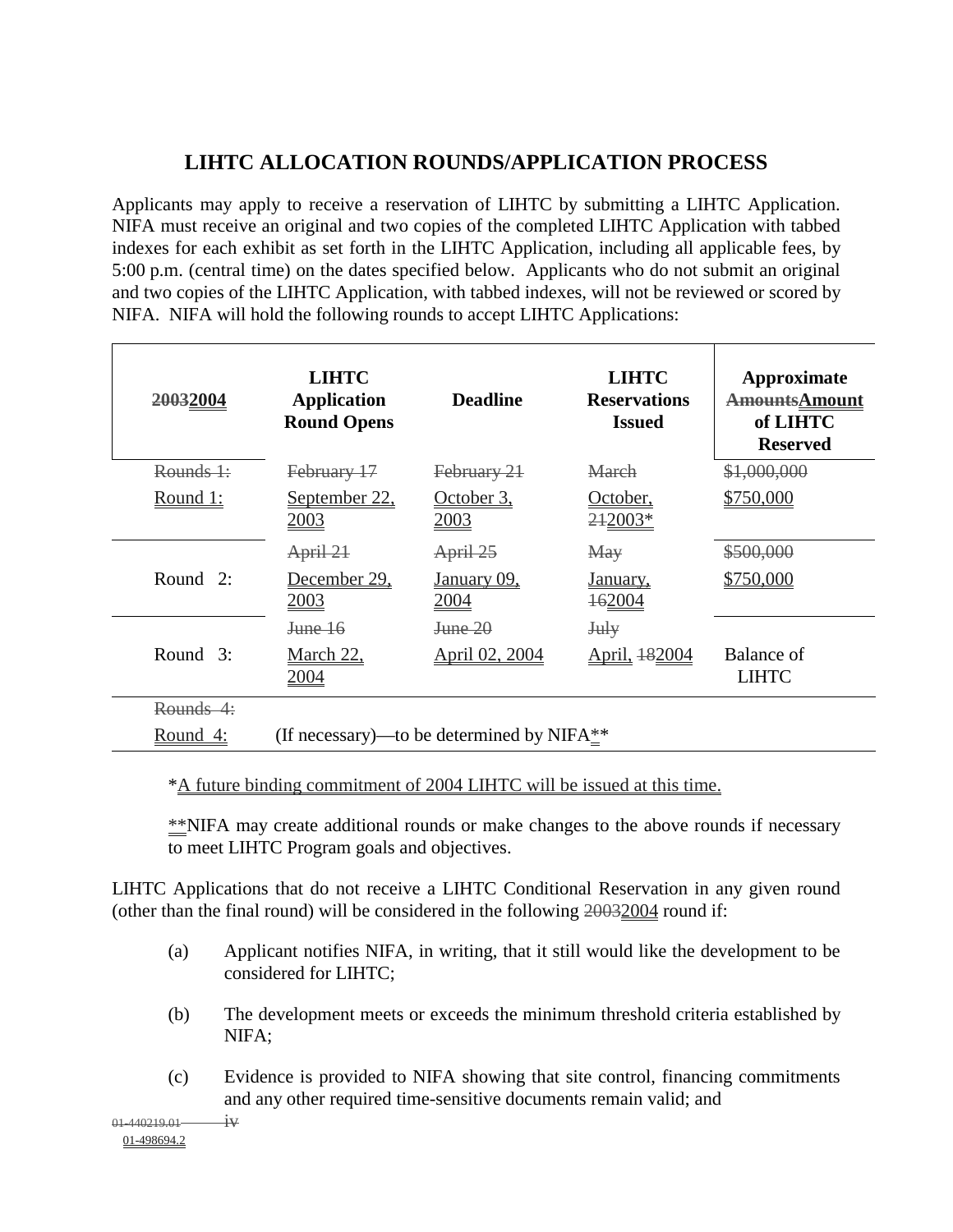(d) There have been no substantial or material changes to the LIHTC Application.

#### **SCORING**

NIFA will take the following into account when scoring LIHTC Applications:

- Threshold Criteria
- Other Selection Criteria
- NIFA Scored Criteria
	- **NOTE**: All Assisted Living Developments will be subject to the same requirements and restriction as all other LIHTC Applications.
	- **NOTE**: All developments receiving financing from the United States Department of Agriculture Rural Development program must have a subsidy layering review and complete underwriting analysis before such developments will be considered eligible for LIHTC.

## **NEBRASKA LIHTC SET-ASIDE PRIORITIES**

All Nebraska LIHTC allocations will be based on special set-asides, federal law and the NIFA scoring system, which incorporates the various Nebraska housing priorities. Notwithstanding the above, developments receiving an allocation of tax-exempt bonds will not be included in the setasides, or required to compete with developments not receiving tax-exempt bond financing. Taxexempt bond financed developments will be required to meet the requirements of this Allocation Plan in order to receive an allocation of LIHTC.

**NON-PROFIT SET-ASIDE.** Ten percent (10%) of Nebraska's LIHTC–federal allocation, as required by Code Section 42(h)(5), must be reserved for qualified nonprofit sponsors. To qualify for this set-aside category, the development sponsor must: (i) be a qualified nonprofit tax-exempt organization within Section  $501(c)(3)$  or  $501(c)(4)$  of the Code, (ii) have as an exempt purpose the fostering low-income housing, (iii) own an interest in the development (directly or through a partnership) and (iv) materially participate on a regular, continuous and substantial basis in the development and operation of the development throughout the compliance period. The non-profit must not have been formed for the principal purpose of competition in the nonprofit set-aside.

The following foregoing set-asides areaside is only available to LIHTC Applications submitted for the first and second rounds. Any funds remaining in the set-asidesaside after allocations for the first and second rounds may become part of the general pool and allocated thereunder, modified at the discretion of NIFA's Executive Director.

(a) **METRO/NON-METRO SET-ASIDE**. Metro/Non-Metro distribution will be as follows:

 $01-440219.01 -$ 01-498694.2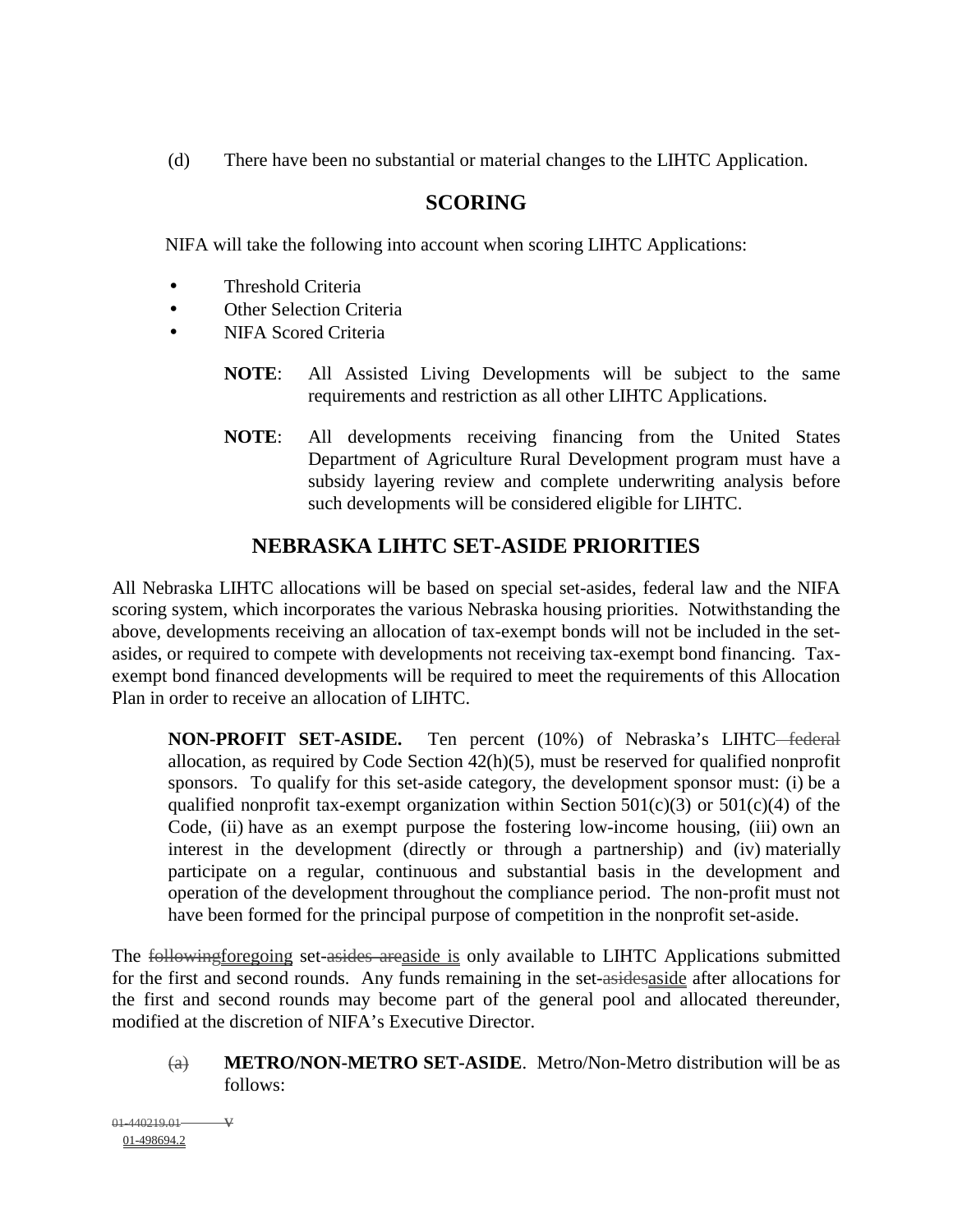| <b>Percentage of Total</b><br><b>LIHTC</b><br><b>Allocation</b> | Area                 | County                                            |
|-----------------------------------------------------------------|----------------------|---------------------------------------------------|
| Metro                                                           |                      |                                                   |
| 50%                                                             | Lincoln MSA          | (Lancaster County)                                |
|                                                                 | Omaha MSA            | (Douglas, Washington,<br>Cass and Sarpy Counties) |
|                                                                 | South Sioux City MSA | (Dakota County)                                   |
| Non-Metro<br>50%                                                | Balance of Nebraska  |                                                   |

(b) **COLLABORATIVE RESOURCES ALLIANCE FOR NEBRASKA SET-ASIDE**. In an effort to encourage economic growth, community development and the provision of affordable housing, NIFA will temporarily set-aside up to \$1,000,000 of Nebraska's LIHTC cap to be allocated under the Collaborative Resources Alliance for Nebraska (the "CRANE Program"). All CRANE applications will be scored and ranked against all other CRANE applications only. Further details regarding the CRANE Program can be found at page 11.

#### **MAXIMUM ALLOCATION OF LIHTC**

- (a) The maximum LIHTC allocation granted to any single development will be \$600,000. No development may be divided into two or more developments to receive more LIHTC in the same year. Multiple applications in the same year determined to be a single development will be returned to the sender and all fees forfeited.
- (b) No one developer, sponsor or party with an identity of interest (excluding property management control) will be eligible to receive Conditional Reservations for more than an aggregate of 34% of NIFA's annual LIHTC cap (LIHTC received under the CRANE Program will be added to the aggregate LIHTC amount when determining the ratio of LIHTC received under the LIHTC cap). An exception to this limitation may be made to ensure maximum distribution and/or effective utilization of LIHTC pursuant to the review and oversight of NIFA's Executive Director. NIFA's Executive Director also reserves the right to reduce the aggregate percentage of LIHTC that any one developer may receive.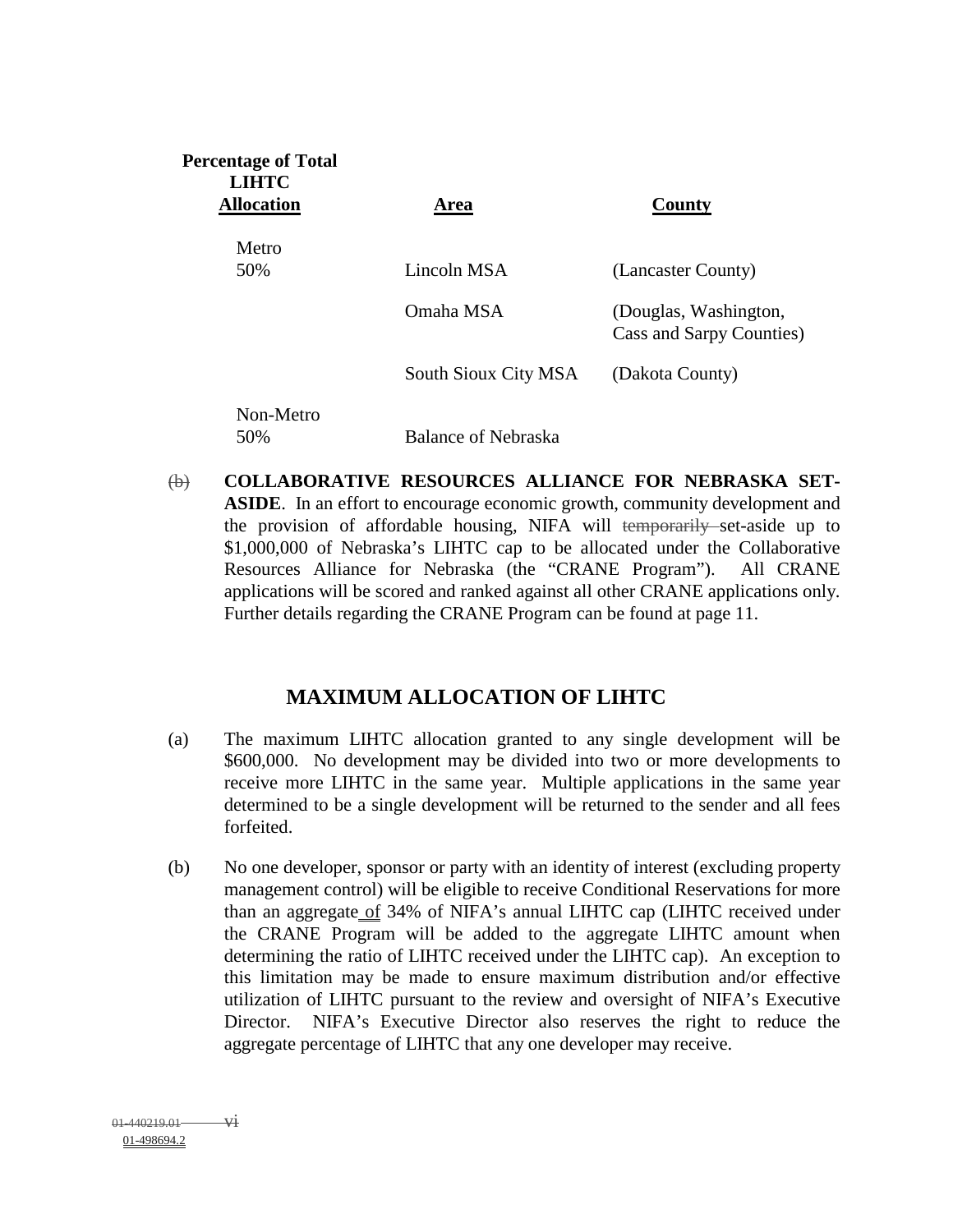- (c) Each LIHTC Application will be evaluated by NIFA to determine the amount of LIHTC to be allocated to the development. LIHTC allocations will be limited to the amount necessary to ensure the financial feasibility of the development based on the pro-forma information submitted by the applicant and other materials, as NIFA may deem necessary.
- (d) In the event that LIHTC are returned to NIFA in a manner that requires NIFA to reallocate the LIHTC during the same calendar year**,** NIFA mayshall reserve the returned LIHTC for the CRANE Program set-aside.
- (e) Each development will be subject to a LIHTC allocation limit based upon LIHTC requested per unit, per bedroom, per occupant or per other measurements NIFA believes most reasonable to use in the allocation of LIHTC among applicants. For purposes of determining the amount of LIHTC allocable to a development, NIFA may limit the developer/contractor overhead, profit fees and consultant fees included in the eligible basis of an amount not to exceed 20% of total eligible basis of the development.
- Example: Total Eligible Basis
	- Builder/Contractor Overhead
	- Builder/Contractor Profit
	- Developer Overhead
	- $\leq$  -Developer Fee
	- $-$  Tax Credit Consultant Fee
	- $=$  Real Estate Consultant Fee $=$
	- = Adjusted Eligible Basis
		- x 20%
	- $=$  Maximum allowable for Developer, Contractor overhead & profit, & Consultant fees

If the developer fee and the builder/contractor overhead and profit and consultant fees exceed the maximum amount of 20%, the applicant must provide a written explanation outliningdetailing the reasons for the increase. Acceptance of such written explanation is at NIFA's sole discretion. When an identity of interest exists between the developer and builder/contractor, NIFA may reduce the total amount of such fees if it deems such fees excessive. Also, applicants should be aware that NIFA may reduce the LIHTC allocation to achieve the range of 20% for these fees.

**Contractor**. If a developer of a development *does not* have an in-house staff to construct the development, it is assumed that an intermediary will be hired to perform services as the general contractor. Among other things, a general contractor may shield the developer of the development from the liabilities of construction. In most cases, the general contractor awards subcontracts to other contractors to facilitate the completion of the development and becomes the clearinghouse for the subcontractor's work.

 $01-440219.01$  vii 01-498694.2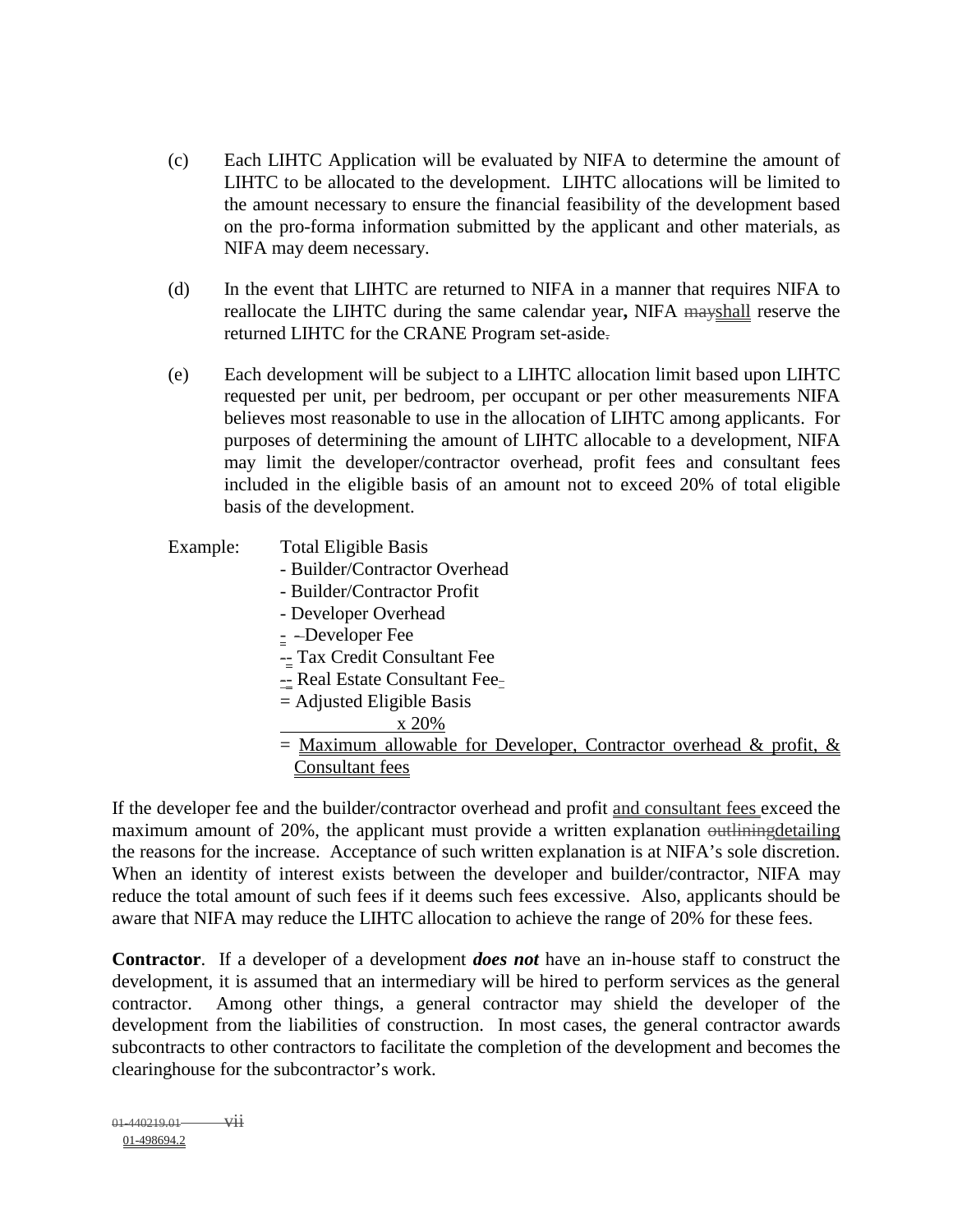**NOTE**: If the developer of the development does not have an in-house staff to construct the development, NIFA will not allow the developer of the development to take any contractor overhead and profit fees.

**Developer Fee/Acquisition of Existing Building**. Developments receiving acquisition LIHTCA developer fee will be allowed a developer fee on the acquisition cost of an existing building that is to be rehabilitated. The developer fee will be limited to 5% of the building acquisition costs excluding the cost of land and fees associated with the purchase of the land. Acquisition cost of the existing building(s) must be supported by an appraisal from an unrelated third party and a settlement statement.

#### **LIHTC FEE SCHEDULE**

**LIHTC APPLICATION FEE**. A nonrefundable fee equal to the greater of 1% of the annual LIHTC requested or \$500.

**RESERVATION/COMMITMENT FEE**. A nonrefundable fee equal to the greater of 2% of the annual LIHTC requested or \$500. This fee is due prior to consideration for a formal commitment.

**ALLOCATION FEE**. A nonrefundable fee equal to two percent of the annual LIHTC allocated. A late fee of 1% of the LIHTC amount will be assessed on any development that does not meet the November 1 deadline for carryover.

**ANNUAL FEE.** A nonrefundable fee equal to-two percent (2%) of the annual LIHTC allocated with a \$500 minimum (due each year of the development's Compliance Period), which may be reduced at the discretion of NIFA's Executive Director.

**LATE FEE.** There will be a late payment penalty of 5% of the fee assessed for all accounts more than 30 days delinquent. Any fee not collected will be turned over to legal counsel for collection. An application will be not considered by NIFA for LIHTC if the developer or owner of the development has any delinquent fees due or if there are items of substantial noncompliance.

**TRANSFER/ASSUMPTION FEE**. A nonrefundable fee of one fourth of 1% of the development's qualified basis may be assessed, at NIFA's discretion, if the development is transferred to new owners with a different identity of interest.

**NOTE**: NIFA reserves, commits and allocates LIHTC to partnerships, corporations, limited liability companies and individuals. Reservations and commitments of LIHTC's are non-transferable, and **any change in ownership requires NIFA's prior written approval** (e.g., addition of a third party or removal of

 $01-440219.01$  viii 01-498694.2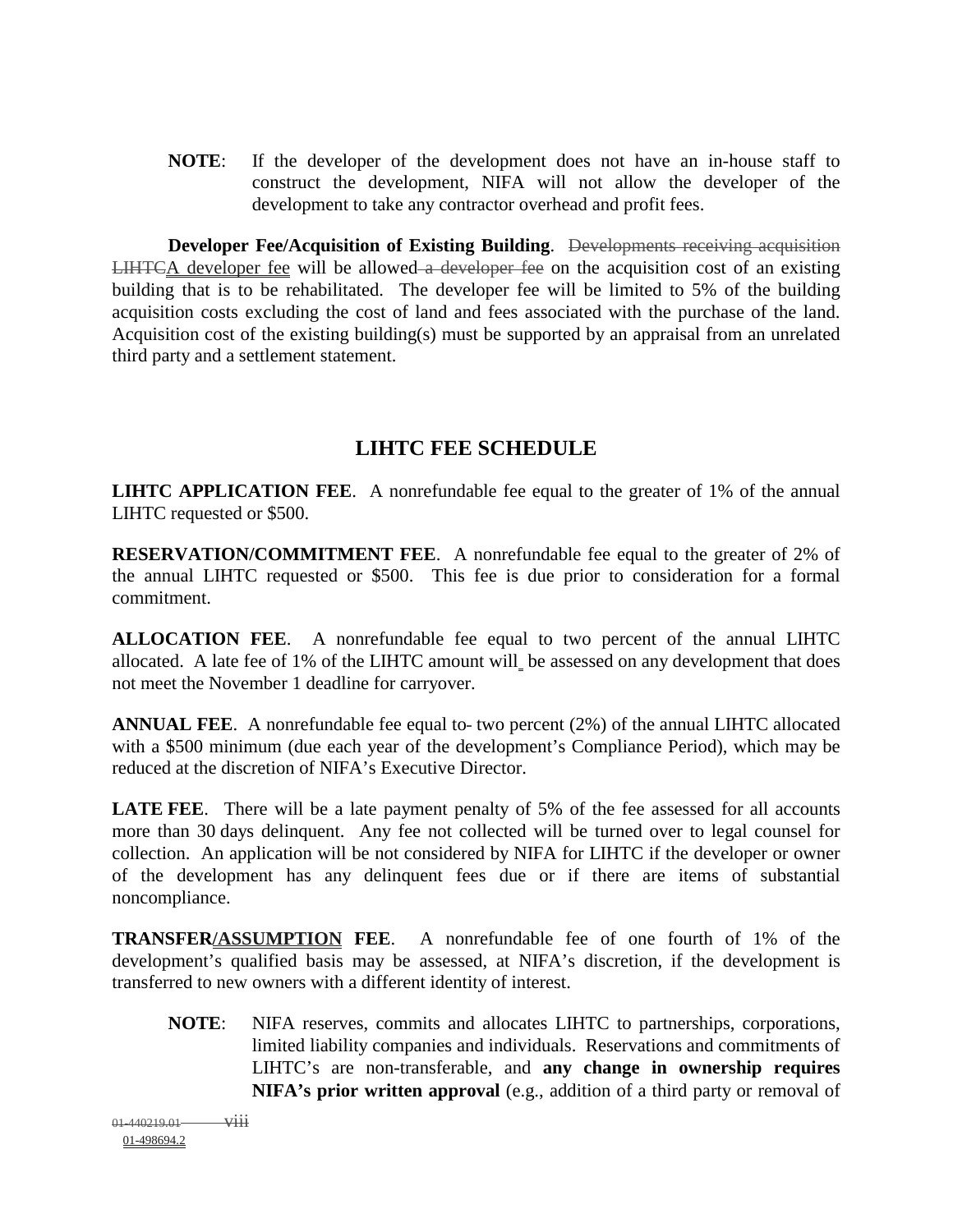an individual/entity names as part of the ownership entity in the LIHTC Application).

**NOTE**: The transfer/assumption fee will not be assessed to developments changing from one entity type to another entity type if such transfer is to a new entity that is owned or controlled by the transferor.

**LEGAL FEES**. All extraordinary legal fees incurred by NIFA will be assessed and charged for payment against the development owner/developer, including but not limited to the following:

- Fees for research relating to irregular situations
- Ownership agreements
- Rental rate questions
- Unusual timing situations
- Specific technical questions related to Code Section 42

#### **LIHTC REVIEW AND ALLOCATION PROCESS**

NIFA will use the following process in the allocation of LIHTC:

- 1. **LIHTC APPLICATION PHASE**. To be considered for LIHTC, the LIHTC Application must be completed, signed and accompanied by the nonrefundable LIHTC Application Fee. The LIHTC Application must meet all threshold criteria. Threshold criteria will require, among other things, that the LIHTC Application contain evidence of:
	- Site control (options/purchase contracts must be valid for 90 days beyond the submitted application deadline)
	- Financing commitments (commitments must be valid for 90 days 6 months beyond the submitted application deadline)
	- Zoning approval or evidence of material progress toward obtaining zoning approval
	- Evidence of consistency with the documented housing needs of the community
	- Owner's willingness to enter into a land-use restriction agreement
	- Comprehensive market study (market study must be dated within one year of the submitted application deadline)
- 2. **EVALUATION OF LIHTC APPLICATIONS**. LIHTC Applications not meeting the threshold criteria requirements will be rejected without further consideration or review by NIFA.
	- (a) Each development will be evaluated based upon information submitted in its LIHTC Application and such other information as requested by NIFA or obtain in the evaluation process.

 $01-440219.01$  ix 01-498694.2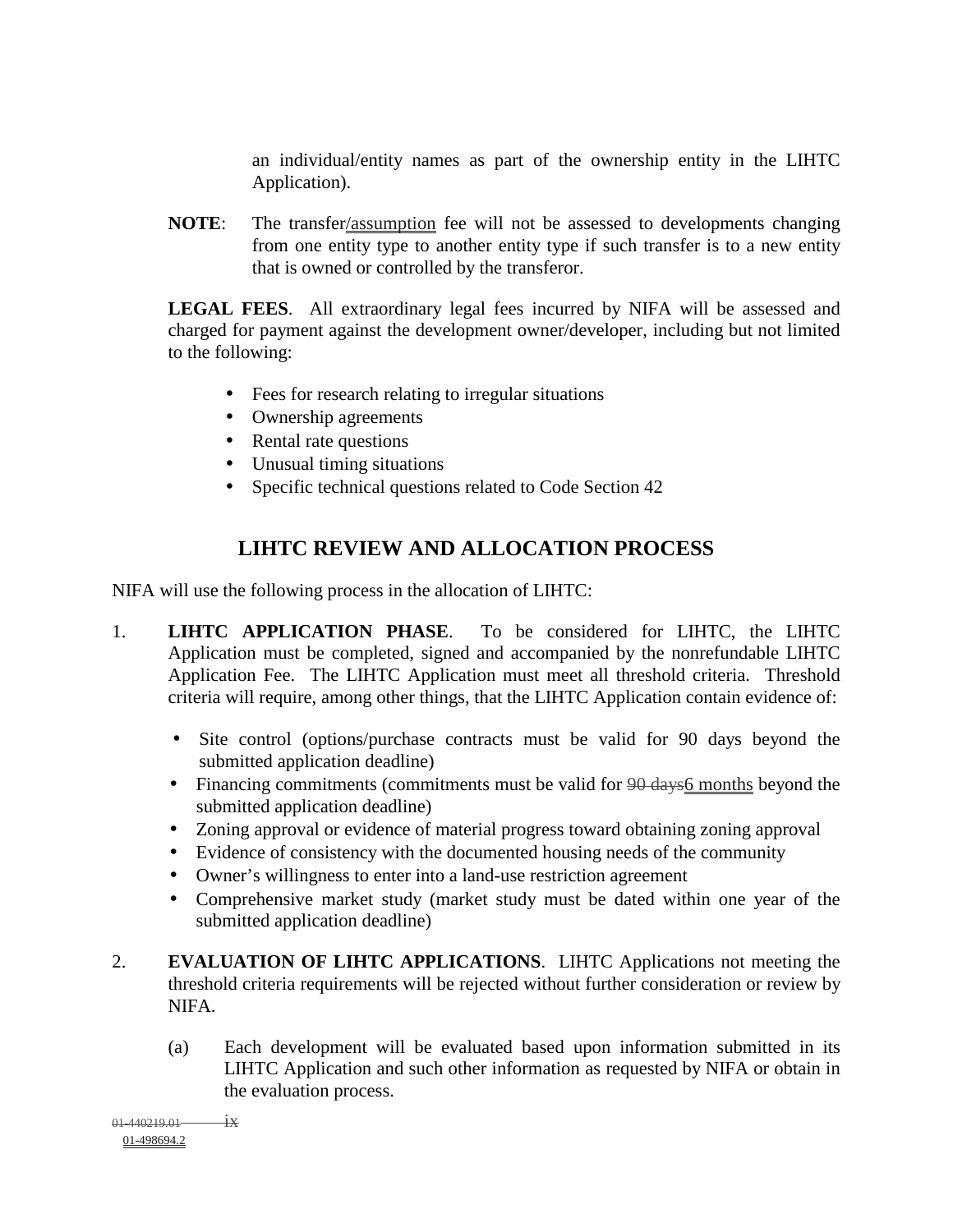- (b) Developments will be ranked based upon the total number of points awarded in all criteria categories and placed into the appropriate set-aside priorities.
- (c) NIFA will conduct an initial evaluation to determine the appropriate amount of LIHTC to be reserved, using data provided by the applicant and according to NIFA benchmarks and Section 42 of the Code.
- **NOTE**: NIFA will only review materials submitted during the appropriate round. NIFA will not contact any applicant during the review process.
- 3. **CONDITIONAL RESERVATION**. Successful LIHTC applicants will be notified in writing and receive a Conditional Reservation of LIHTC subject to conditions imposed by NIFA.
- 4. **COMMITMENT**. Within 60 days of notification of a Conditional Reservation of LIHTC, the development owner/developer must satisfy to NIFA that the following elements of the construction and/or rehabilitation process have been obtained or completed:
	- (a) Payment of all fees due NIFA (including fees from all other developments sponsored by such applicant).
	- (b) Signed documentation evidencing construction, interim and permanent financing arrangements.
	- (c) Syndication commitment (signed by both parties) outlining LIHTC equity contribution commitment or terms (i.e., percentage, proceeds to be received).
	- (d) Updated cost figures (firm bids at minimum, contracts preferred).
	- (e) Executed organization documents of the partnership or ownership entity of the development.
	- (f) Ownership of the site as evidenced by a warranty deed.
	- (g) An Environmental Assessment conducted by an unrelated third party. For rehabilitation developments such report must include an assessment of the risks relating to lead-based paint, asbestos and radon.
	- (h) Execution of IRS Form 8821 (Tax Information Authorization Form) for the sharing of information between NIFA and the IRS. Each development owner will be required to execute a new Form 8821 every 3 years. Form 8821 must be from the development owner to NIFA and list the following on the respective line items: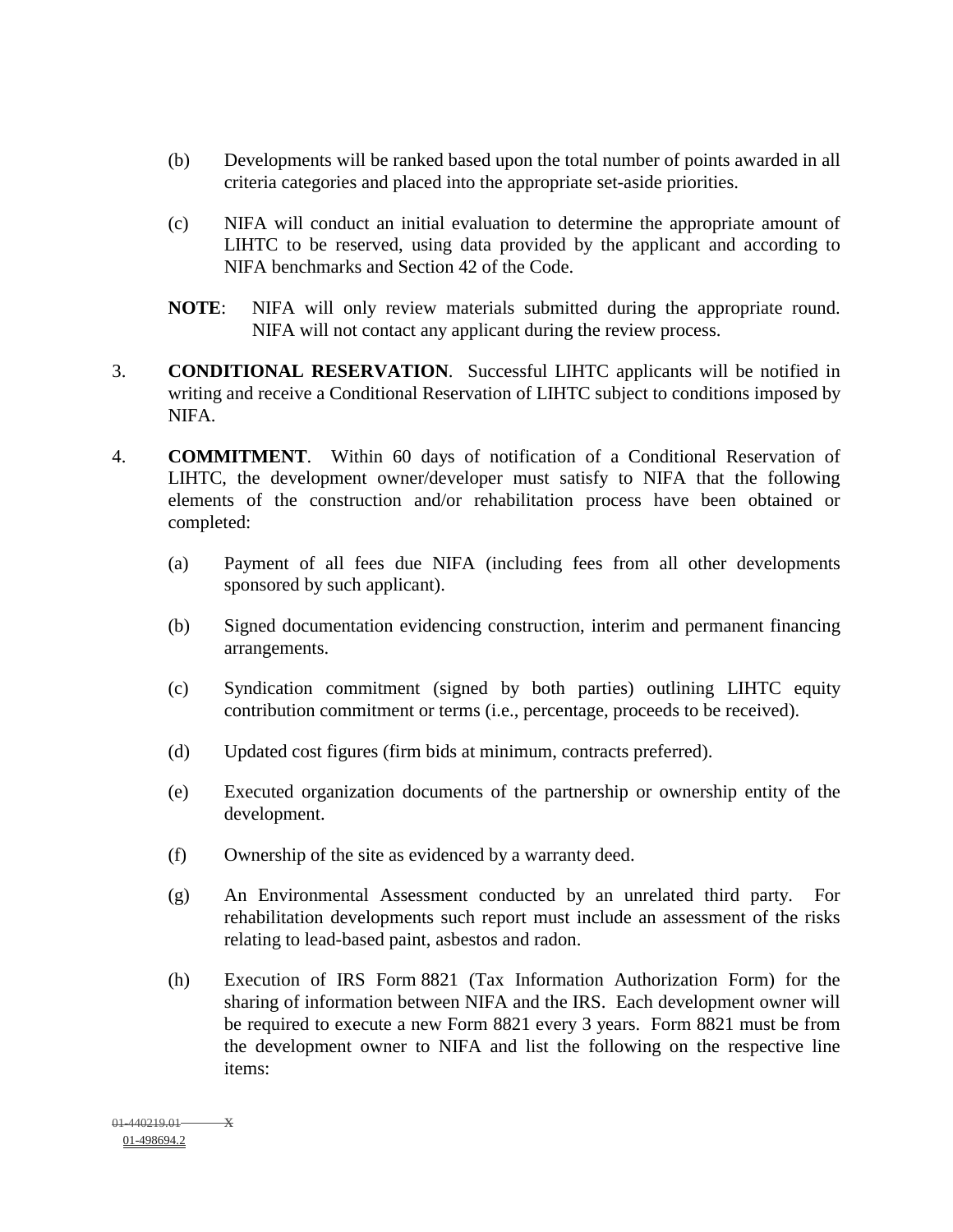- 3(a): Income;
- 3(b): (i) Partnership or LLC—Form 1065;
	- (ii) Individual—Form 1040; or
	- (iii) Corporation—Form 1120;
- 3(c): Current year and next two years; and
- 3(d): Any related federal income tax information pertaining to LIHTC, including audit findings and assessments.
- (i) Each development owner must agree to provide complete annual operating data and federal income tax returns to NIFA on a timely basis.
- (j) Certification from an appropriate city official with jurisdiction over the development or from the local Department of Energy that the building(s) meet the local energy conservation code.
- (k) All developments receiving a Conditional Reservation must provide to NIFA development status reports, in a form and frequency as determined by NIFA, outlining the development's progress towards completion or satisfaction of all requirements necessary to receive a Carryover Allocation or a final allocation of LIHTC. Information requested by NIFA will be development specific, and may include such items as zoning approvals, firm debt and/or equity financing commitments (conditioned only upon receipt of LIHTC), construction progress reports, site control documentation and cost analysis updates.
- (l) Firm commitments for all sources of funding (including both permanent sources and subsidies, if applicable).
- (m) Fair Housing Checklist in the form set forth in Exhibit A hereto.
- (n) If the proposed development intends to utilize Historic Rehabilitation Tax Credits, NIFA will require evidence from the State Historic Preservation Officer (SHPO) that:
	- 1. United States Department of the Interior National Park Service Part I approval of the historic rehabilitation of the development (if utilizing Historic Rehabilitation Tax Credits);
	- 2. The SHPO and/or the National Park Service has reviewed the proposed development's plans and specifications, and those plans and specifications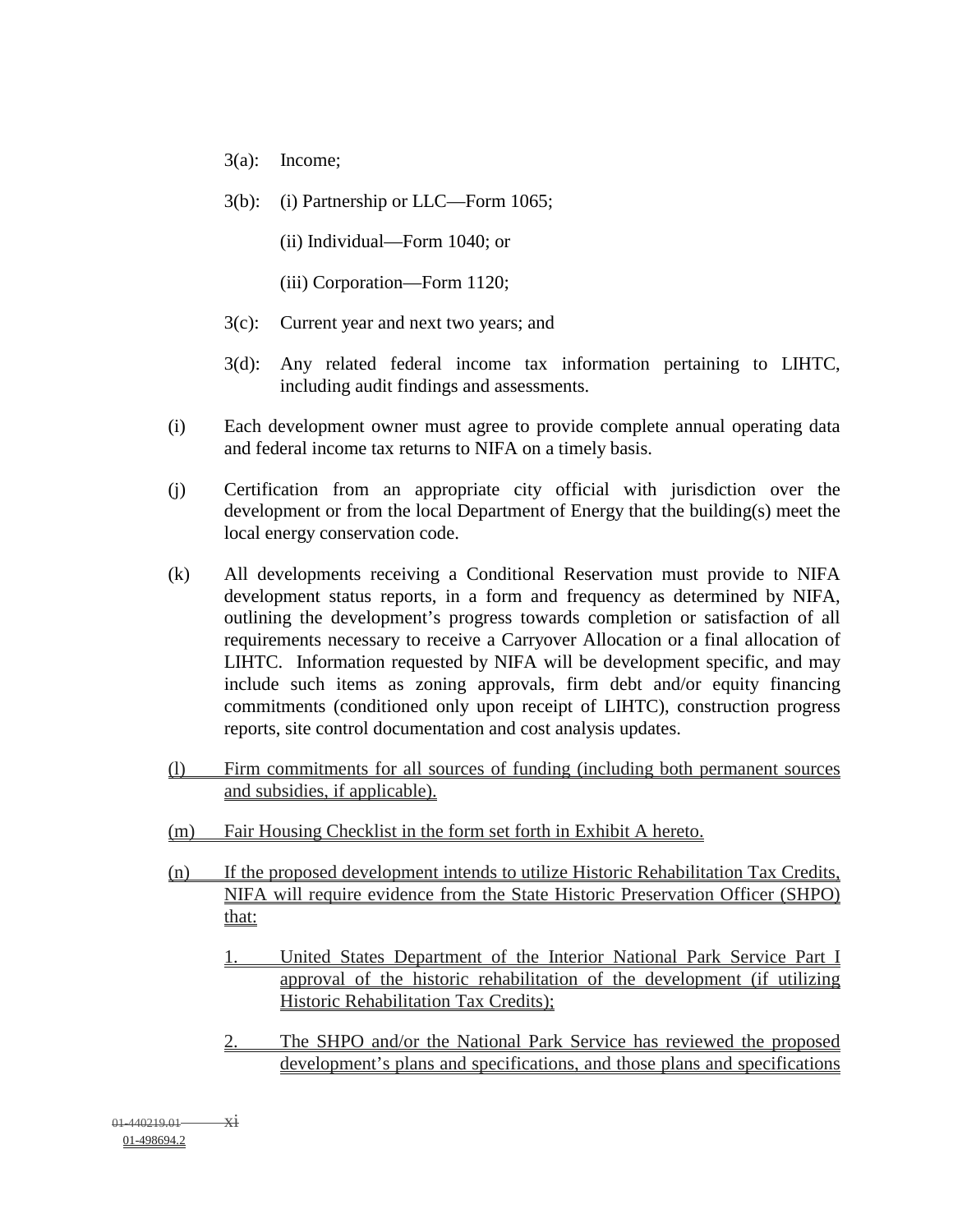meet or exceed the Secretary of the Interior's Standards for Rehabilitation; and

- 3. Determination that "certified rehabilitation" will/can be achieved.
- **NOTE:** Failure to meet the above requirements and/or other conditions imposed by NIFA, in its sole discretion within the designated time frame maywill result in the loss of the development's Conditional Reservation of LIHTC.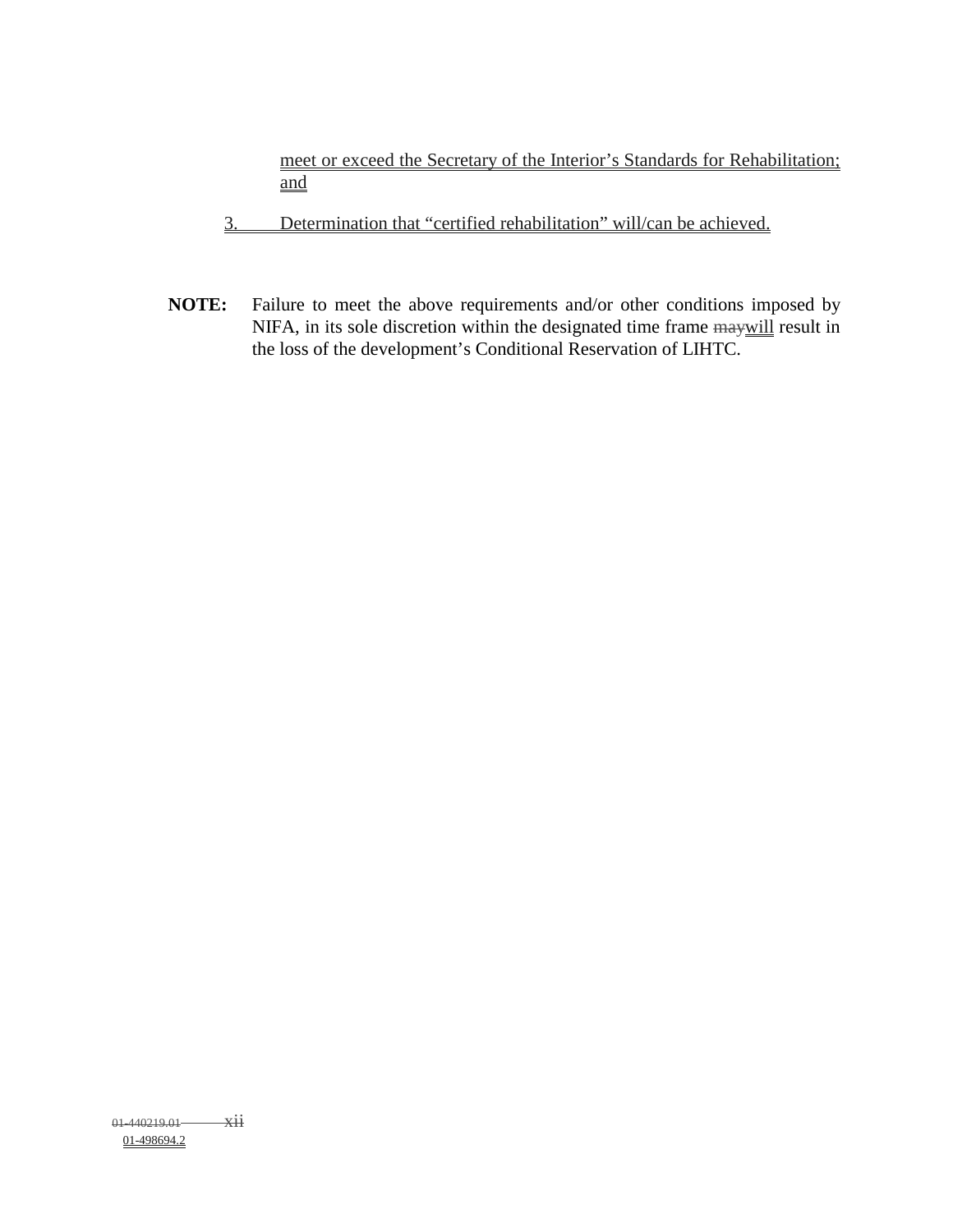- 5. **FIRM COMMITMENT**. Upon receipt of the above, NIFA will reevaluate the LIHTC needs of the development to determine if any changes are warranted and then issue a firm commitment, subject to receipt of the following:
- (a) Execution of any disclaimers and other documents as required by NIFA;
- (b) Receipt of all fees due NIFA;
- (c) Firmness of terms for construction and permanent financing;
- (d) Receipt of plans and specifications that are in conformance with the applicable local energy conservation code, the Fair Housing Amendments Act of 1988 (Pub. L. 100-430) (if applicable) and Americans with Disabilities Act (P.L. 101-336); Section 504 of the Rehabilitation Act of 1973 (29 U.S.C. 794); and
- (e) Receipt of the Fair Housing Checklist signed by the development's Architect certifying that the development's plans and specifications conform with the Fair Housing Act and Americans with Disabilities Act.
- 6. **REVOCATION**.Possible revocation of a Conditional Reservation or LIHTC allocation for actions taken by the development owner without prior NIFA approval may occur from the time of a Conditional Reservation up to the placed-in-service date of the development, for, but not limited to, the following reasons:
	- (a) Site change;
	- (b) Change in ownership—a change in the parties involved in the ownership entity (e.g., addition of a third party or removal of an individual/entity named as part of the ownership entity in the LIHTC Application);
	- (c) Change in syndication structure and/or terms;
	- (d) Change in unit design, square footage, unit mix, number of units, number of buildings, etc. (unless changes are required by local regulatory codes);
	- (e) Instances of curable noncompliance beyond the specified cure period on an applicant's existing LIHTC developments in any state; or
	- (f) Change in rents charged to tenants.
- 7. **CHANGE IN OR DENIAL OF LIHTC ALLOCATION**. In accordance with Code Section 42, these evaluations may result in a possible change in the amount of LIHTC allocated to the development or denial of the total LIHTC allocation altogether, due to, but not limited to, one or more of the following reasons: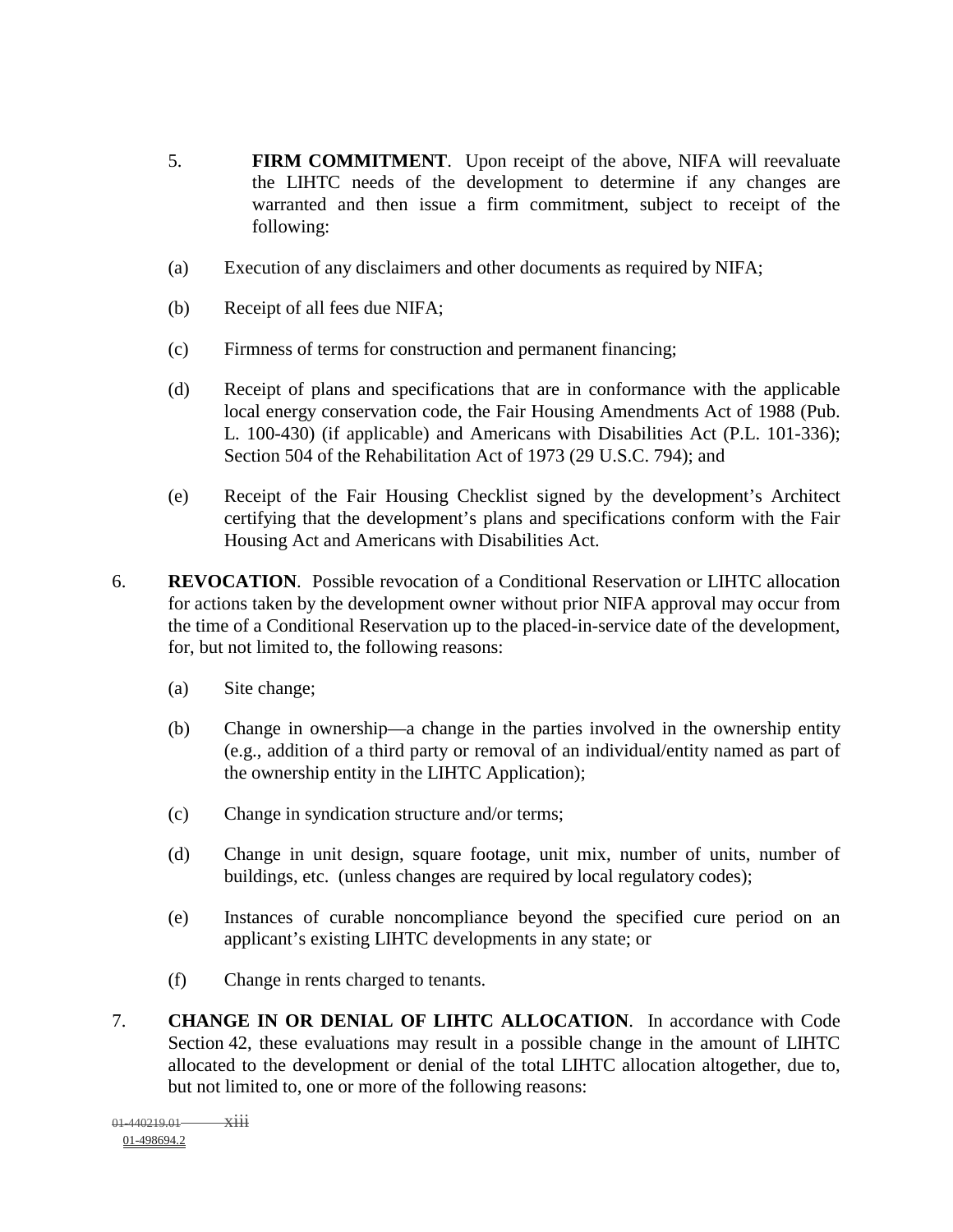- (a) Information in the LIHTC Application is determined to be fraudulent;
- (b) Conditions in the Conditional Reservation are not met;
- (c) Material and substantial changes in the actual costs and/or square footage of the development;
- (d) Applicant obtains additional subsidies or financing other than those disclosed in the LIHTC Application;
- (e) Subsequent regulations are issued by the Department of the Treasury or the IRS pertaining to Section 42 of the Code; or
- (f) Applicant fails to promptly notify NIFA of any material or adverse changes in the original LIHTC Application.
- 8. **CARRYOVER ALLOCATION**. Section 42 of the Code provides that NIFA may issue a carryover allocation ("Carryover Allocation") to certain qualified buildings, which are to be placed in service no later than December 31, 2004. This provision requires that 10% or more of the expected basis in the development (including land) must be incurred by either (i) the end of 20032004 for developments receiving a LIHTC allocation prior to June 30, 20032004 or (ii) six months from the date of the LIHTC allocation for developments receiving a LIHTC allocation after June 30, 20032004 (the "10% Test"). **The 10% Test must be certified by an independent, third-party certified public accountant or attorney and received in NIFA's office no later than November 1, 20032004 or, in the case of a development receiving an allocation after June 30, 2003,2004, no later than five months from receipt of the LIHTC allocation**. If the 10% Test certification is not received by NIFA by the specified deadlines, a 1% late fee will be assessed. A Carryover Allocation will not be issued to a development prior to payment of all assessed fees.

At this time, NIFA will issue a Carryover Allocation if the following have been provided:

- (a) Addresses for each building for which LIHTC are issued; and
- (b) Certification by an independent, third-party certified public accountant or attorney that 10% or more of the reasonably expected basis in the development determined as of the close of the second calendar year following the year in which the LIHTC allocation was made has been incurred by either (i) the end of 20032004 for developments receiving a LIHTC allocation prior to June 30, 20032004 or (ii) six months from the date of the LIHTC allocation for developments receiving a LIHTC allocation after June 30, 2003.2004. Carryover cost certification must be submitted on approved NIFA forms no later than the deadlines specified above. If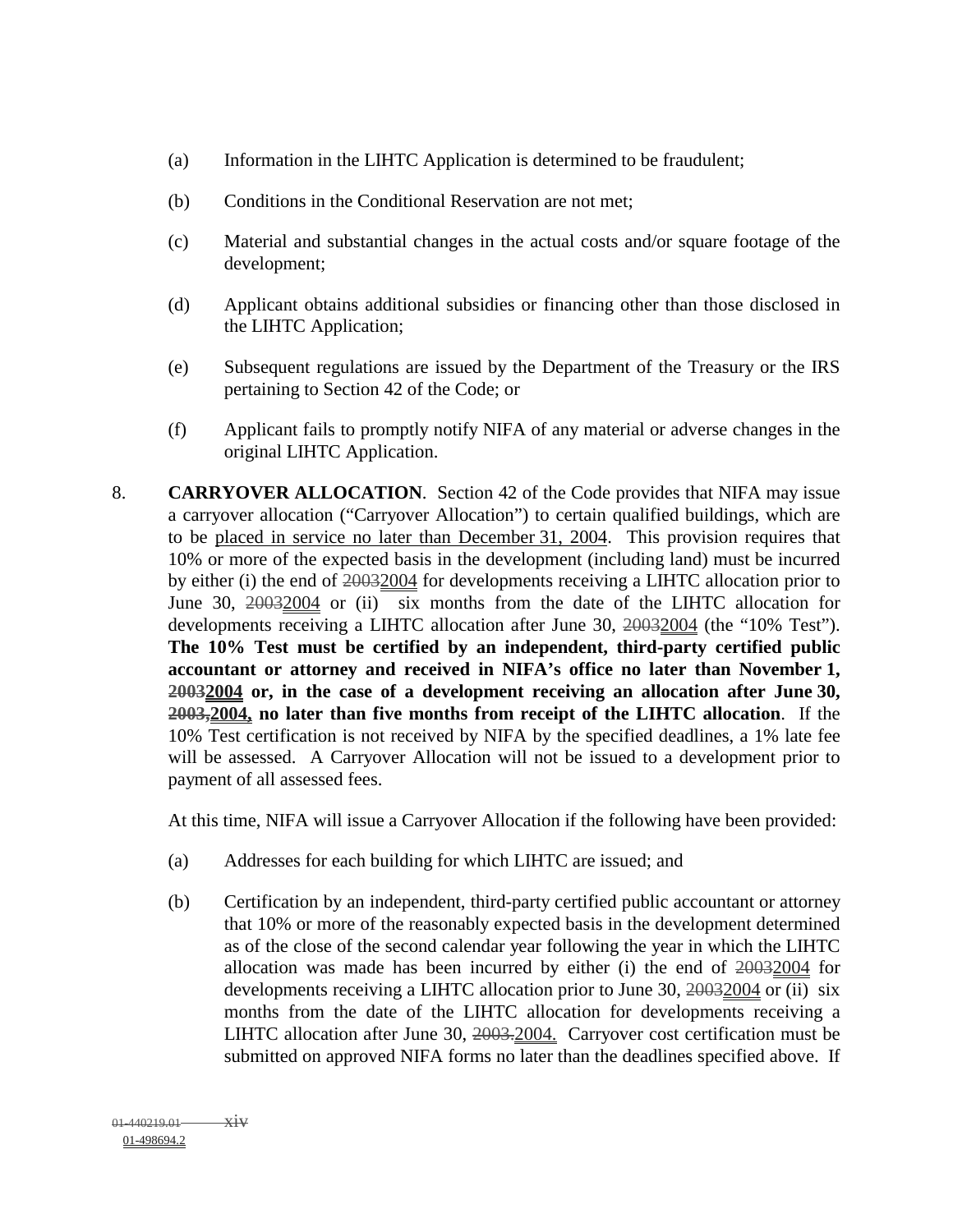the developer fee is included in the carryover basis, it must be earned and reasonable for the services performed to date and evidenced by an agreement.

- **NOTE**: Failure to submit the Carryover Allocation within the designated time frames may result in the loss of the LIHTC's.
- 9. **FINAL LIHTC ALLOCATION**. No LIHTC allocation will be made until a building or development is placed-in-service, the line item expenditures of the total development costs have been certified by an independent, third-party certified public accountant or attorney and submitted on approved NIFA forms, and all applicable LIHTC fees have been received by NIFA.

Final LIHTC allocations may be requested as soon as an eligible building is placed in service. NIFA requires the submission of an independent, third-party certified public accountant or attorney costs certification no later than 60 days after the completion of 100% of the LIHTC set-aside units in the development. The LIHTC amount allocated to a development is based on NIFA's final determination of the qualified basis for the building or development and a review of the development's costs.

- **NOTE**: Failure to submit the Final Cost Certification within the designated time frame may result in the loss of LIHTC's. Under extreme circumstances the development owner may submit a written request to NIFA for an extension of time in which to submit the Final Cost Certification.
- 10. **SUPPORTING DOCUMENTATION**. As specifically stated in the Carryover Allocation Procedures Manual and the Cost Certification Procedures Manual, NIFA reserves the right to request documentation supporting any cost certification if it determines, in its sole discretion, that such information is necessary to effectuate the allocation of LIHTC.

#### **CRANE PROGRAM APPLICATION AND ALLOCATION PROCESS**

In an effort to encourage economic growth, community development and the provision of affordable housing, NIFA will set-aside up to \$1,000,000 of Nebraska's LIHTC cap to be allocated pursuant to the CRANE Program. The CRANE Program is a strategic alliance between NIFA and other collaborating resource providers. The focus and primary purpose of the CRANE Program is to provide targeted resources to eligible applicants (communities, for profits and non-profits which have joined together) who are able to demonstrate that, through a public process, they have assessed the needs of their particular community with respect to economic development, housing development and community development and have identified specific solutions to address those needs. Proposals submitted under the CRANE Program shall demonstrate how current and potential employers and institutions (schools, hospitals, municipal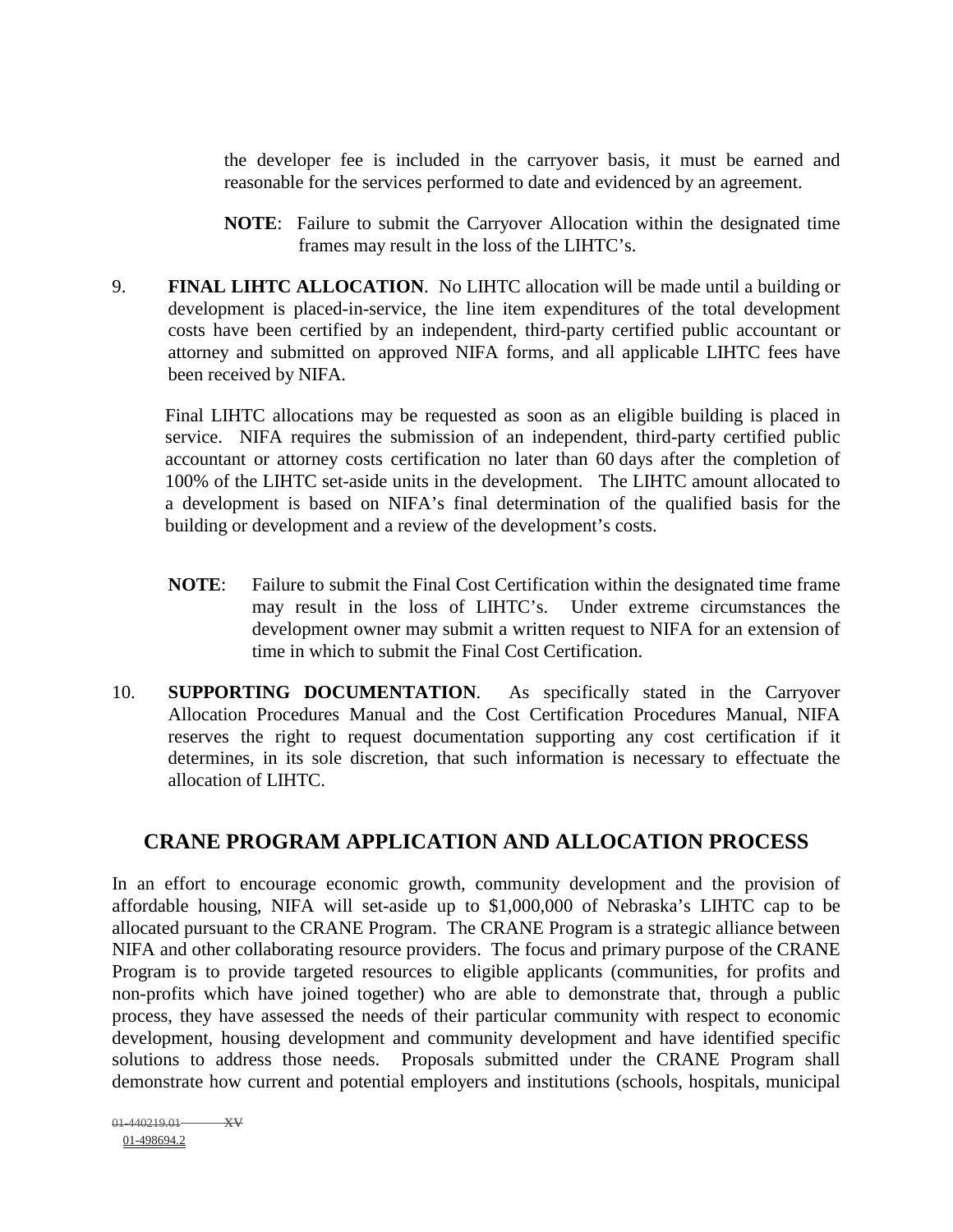service providers) located in the community will be involved in any proposed solutions. Such proposals shall also demonstrate the development of businesses and creation of jobs and the impact on the development of affordable housing in the area. NIFA will work with other collaborating resource providers to coordinate the various resources available for a community requesting funds for a development pursuant to the CRANE Program and identify those proposals which best demonstrate the need for LIHTC to address the needs identified by a community.

Communities/developers wishing to apply for LIHTC through the CRANE Program must complete a CRANE Program application ("CRANE Application"). CRANE Applications may be obtained by contacting NIFA, or downloading the application from the NIFA Internet web site (www.NIFA.org).

The CRANE Program will utilize a two-tier process. CRANE Program applicants must submit one original and two copies of the CRANE Application with tabbed indexes for each exhibit in the CRANE Application, including all applicable fees. NIFA will accept CRANE Applications monthly by the close of the first business day thereof. NIFA will notify the applicant when its CRANE Application has satisfied the categorization status requirements under the CRANE Program, at which time the applicant must submit an original and two copies of a completed LIHTC Application within the time periods specified by NIFA. Developments under the CRANE Program that do not submit an original and two copies of the LIHTC Application, with tabbed indexes, by the specified deadline will not be reviewed or scored by NIFA. Upon satisfaction of the requirements under the LIHTC Application NIFA will issue a tentative reservation of LIHTC ("Tentative Reservation") to the development.

#### **MAXIMUM ALLOCATION OF LIHTC UNDER THE CRANE PROGRAM**

- (a) Subject to available LIHTC, there is no specific maximum LIHTC allocation that may be awarded to any single CRANE Program development.
- (b) No one developer, sponsor or party with an identity of interest (excluding property management control) will be eligible to receive Tentative Reservations for more than an aggregate of 34% of NIFA's annual LIHTC cap (LIHTC received under the CRANE Program will be added to the aggregate LIHTC amount when determining the ratio of LIHTC received under the LIHTC cap). An exception to this limitation may be made to ensure maximum distribution and/or effective utilization of LIHTC pursuant to the review and oversight of NIFA's Executive Director. NIFA's Executive Director also reserves the right to reduce the aggregate percentage of LIHTC that any one developer may receive.
- (c) Each CRANE Application will be evaluated by NIFA to determine the amount of LIHTC to be allocated to the development. LIHTC allocations will be limited to the amount necessary to ensure the financial feasibility of the development based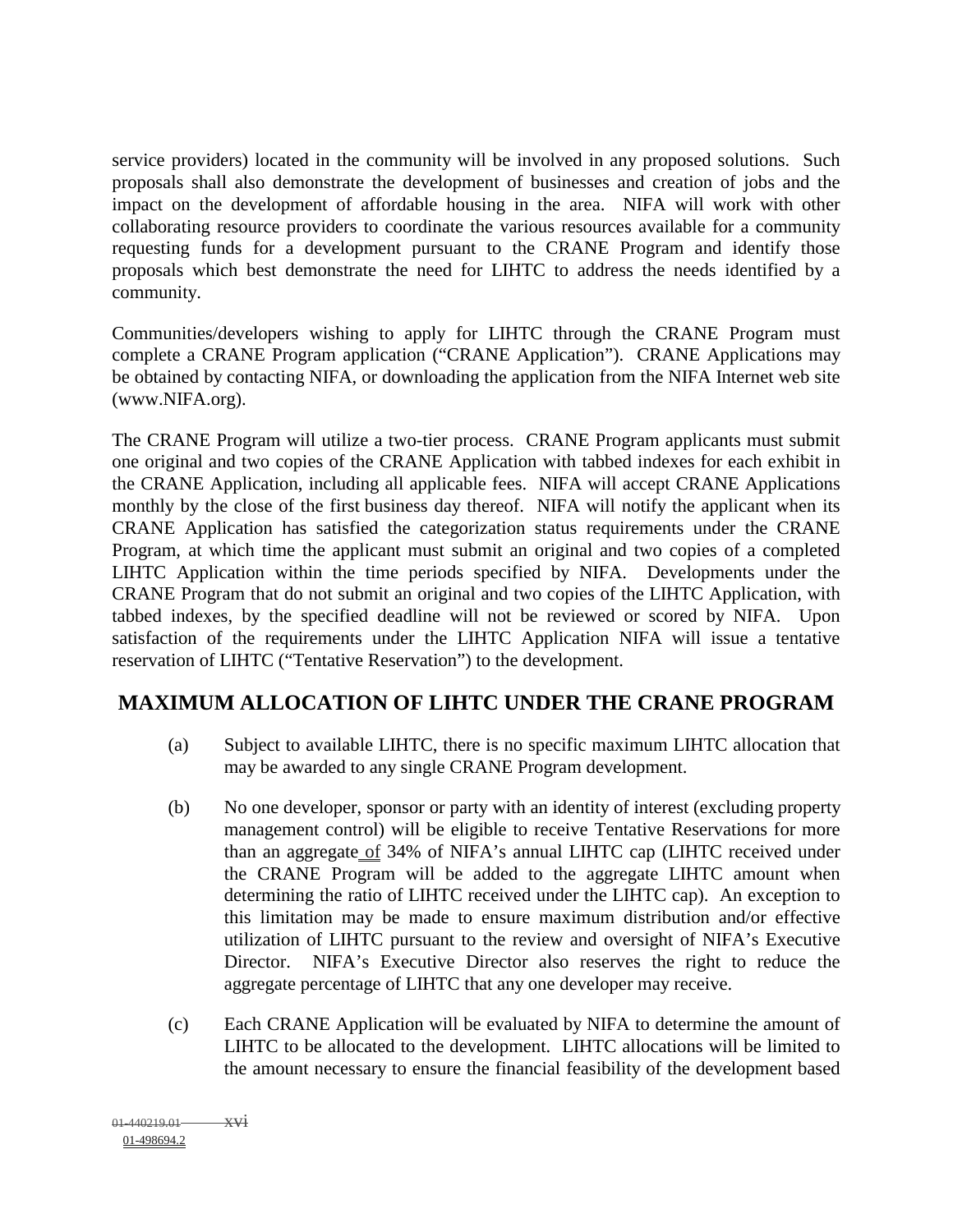on the pro-forma information submitted by the applicant and other materials, as NIFA may deem necessary.

- (d) Each CRANE Program applicant will be subject to a LIHTC allocation limit based upon LIHTC requested per unit, per bedroom, per occupant or per other measurements NIFA believes most reasonable to use in the allocation of LIHTC among applicants. For purposes of determining the amount of LIHTC allocable to a development, NIFA may limit the developer/contractor overhead, profit fees and consultant fees included in the eligible basis of an amount not to exceed 20% of total eligible basis of the development.
- Example: Total Eligible Basis - Builder/Contractor Overhead - Builder/Contractor Profit - Developer Overhead - Developer Fee  $-$  Tax Credit Consultant Fee $-$  Real Estate Consultant Fee $=$  Adjusted Eligible Basis x 20%  $=$  Maximum allowable for Developer, Contractor overhead & profit, &

If the developer fee and the builder/contractor overhead and profit exceed the maximum amount of 20%, the CRANE Program applicant must provide a written explanation outlining the reasons for the increase. Acceptance of such written explanation is at NIFA's sole discretion. When an identity of interest exists between the developer and builder/contractor, NIFA may reduce the total amount of such fees where it deems the fees excessive. Also, CRANE Program applicants should be aware that NIFA may reduce the LIHTC allocation to achieve the range of 20% for these fees.

Consultant fees

**Contractor**. If a CRANE Program developer *does not* have an in-house staff to construct the development, it is assumed that an intermediary will be hired to perform services as the general contractor. Among other things, a general contractor may shield the CRANE Program developer from the liabilities of construction. In most cases, the general contractor awards subcontracts to other contractors to facilitate the completion of the development and becomes the clearinghouse for the subcontractor's work.

**NOTE**: If the CRANE Program developer does not have an in-house staff to construct the development, NIFA will not allow the CRANE Program developer to take any contractor overhead and profit fees.

**Developer Fee/Acquisition of Existing Building**. Developments receiving acquisition LIHTC A developer fee will be allowed a developer fee on the acquisition cost of an existing

 $01-440219.01$   $xvii$ 01-498694.2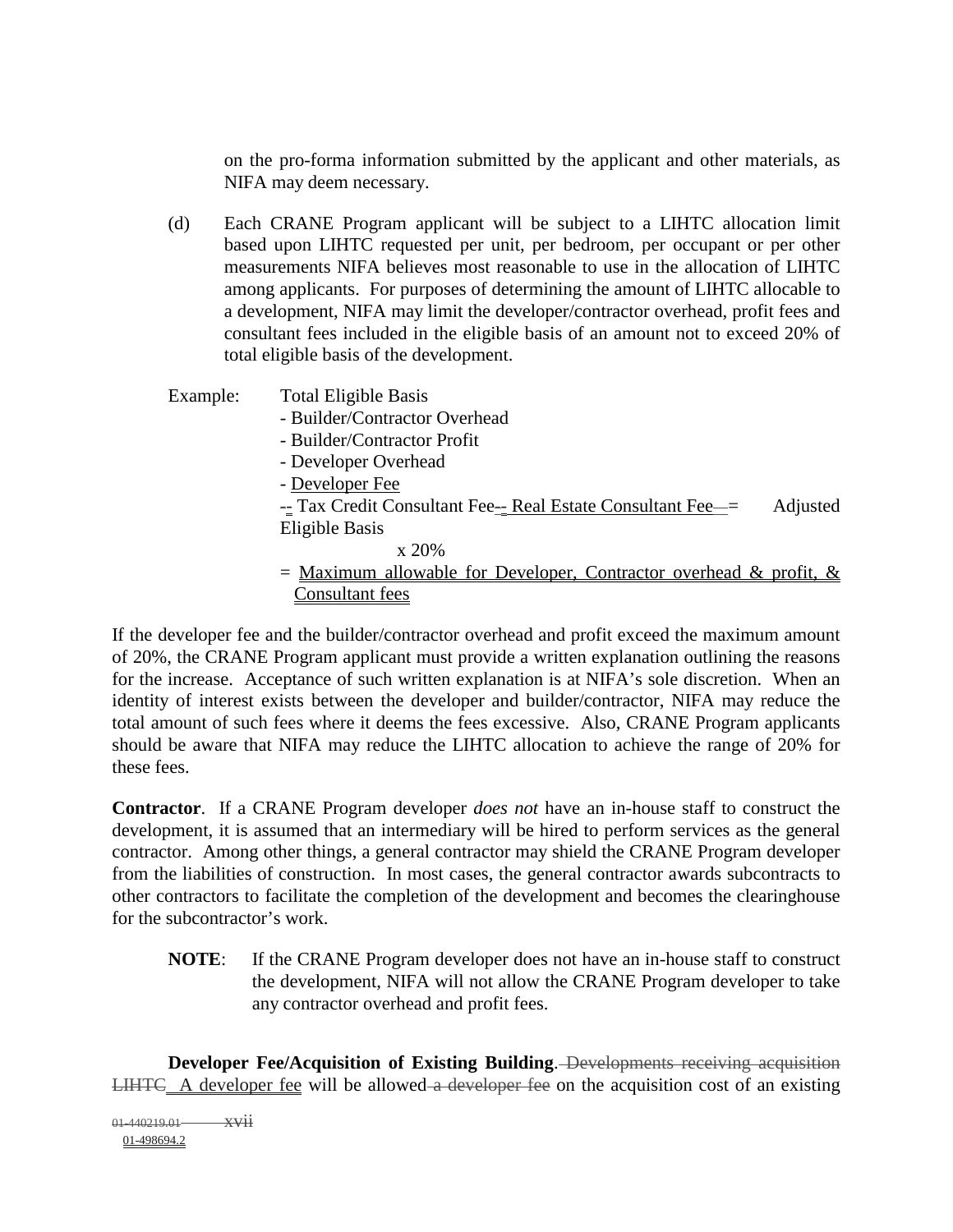building that is to be rehabilitated. The developer fee will be limited to 5% of the building acquisition costs excluding the cost of land and fees associated with the purchase of the land. Acquisition costcosts of the existing buildingstructure(s) must be supported by an appraisal from an unrelated third party and a settlement statement.

**CRANE PROGRAM FEE SCHEDULE** 

**LIHTC APPLICATION FEE**. A nonrefundable fee of \$500.

**RESERVATION/COMMITMENT FEE**. A nonrefundable fee equal to the greater of 2% of the annual LIHTC requested or \$500. This fee is due prior to consideration for a formal commitment.

**ALLOCATION FEE**. A nonrefundable fee equal to 2% of the annual LIHTC allocated. A late fee of 1% of the LIHTC amount will be assessed on any development that does not meet the November 1 deadline for carryover.

**ANNUAL FEE**. A nonrefundable fee equal to 2% of the annual LIHTC allocated with a \$500 minimum (due each year of the development's Compliance Period), which may be reduced at the discretion of NIFA's Executive Director.

**LATE FEE.** There will be a late payment penalty of 5% of the fee assessed for all accounts more than 30 days delinquent. Any fee not collected will be turned over to legal counsel for collection. An application will be not considered by NIFA for LIHTC if the developer or owner of the CRANE Program development has any delinquent fees due or if there are items of substantial noncompliance.

**TRANSFER/ASSUMPTION FEE**. A nonrefundable fee of one fourth of 1% of the development's qualified basis may be assessed, at NIFA's discretion, if the CRANE Program is transferred to new owners with a different identity of interest.

- **NOTE**: NIFA reserves, commits and allocates LIHTC to partnerships, corporations, limited liability companies and individuals. Reservations and commitments of LIHTC are non-transferable, and **any change in the CRANE Program ownership requires NIFA's prior written approval** (e.g., addition of a third party or removal of an individual/entity names as part of the ownership entity in the LIHTC Application).
- **NOTE:** The transfer-charge/assumption fee will not pertain to developments changing from one entity to another when such transfer is to a new entity that is owned or controlled by the transferor.

 $01-440219.01$  xviii 01-498694.2

.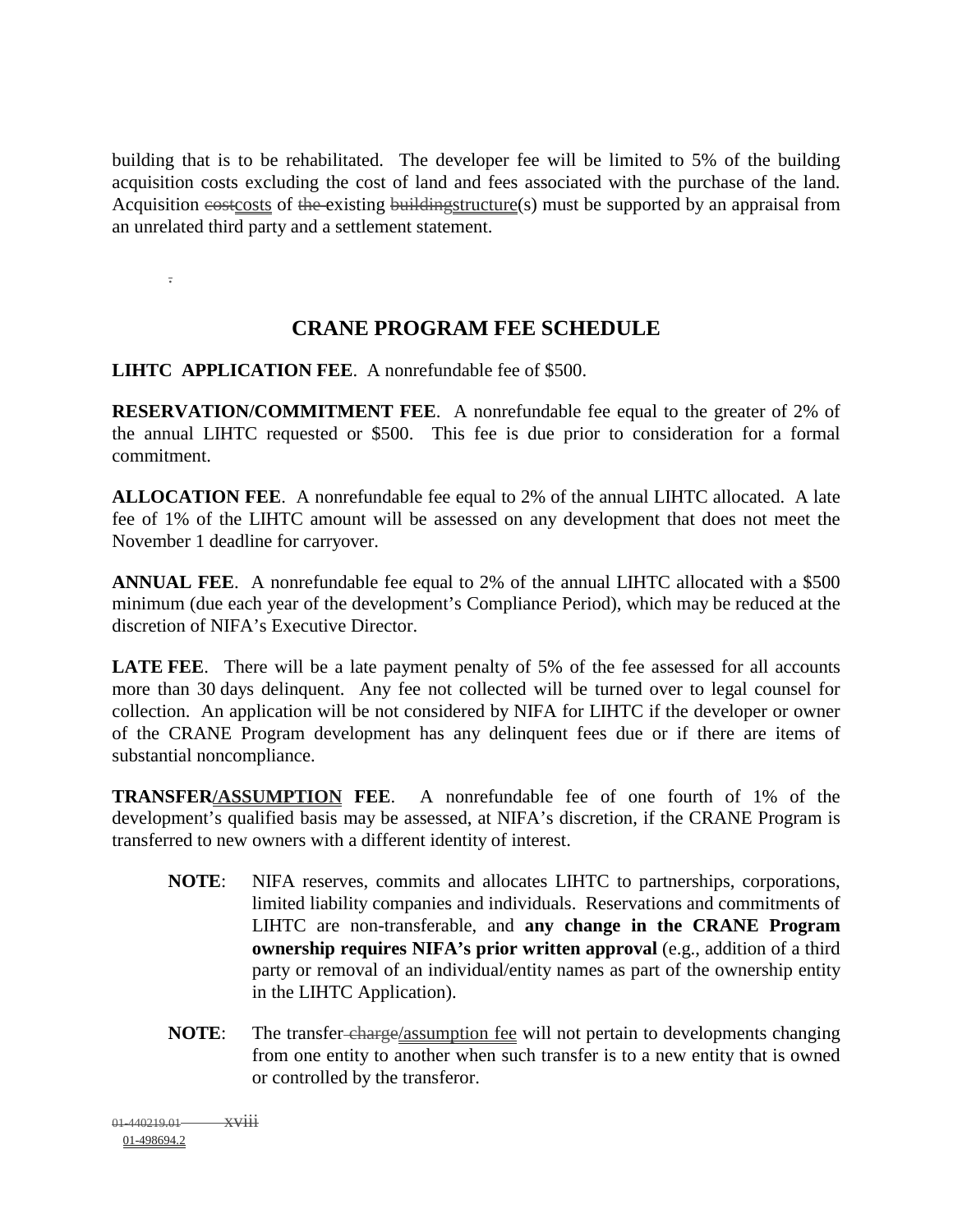**LEGAL FEES**. All extraordinary legal fees incurred by NIFA will be assessed and charged to for payment against the CRANE Program owner/developer, including but not limited to the following:

- Fees for research relating to irregular situations
- Ownership agreements
- Rental rate questions
- Unusual timing situations
- Specific technical questions related to Code Section 42

#### **CRANE PROGRAM REVIEW AND ALLOCATION PROCESS**

NIFA will use the following process in the allocation of LIHTC under the CRANE Program:

- 1. **CRANE APPLICATION PHASE**. To be considered under the CRANE Program, the CRANE Application must be completed, signed and submitted to NIFA.
- 2. **TENTATIVE RESERVATION PHASE**. Successful CRANE Program applicants will be notified, in writing by NIFA, and receive a Tentative Reservation of LIHTC.

All CRANE Program developments receiving a Tentative Reservation must provide to NIFA development status reports, in a form and frequency as determined by NIFA, outlining the development's progress toward completion or satisfaction of all requirements necessary to receive a Conditional Reservation and/or Carryover Allocation of LIHTC. Information requested by NIFA will be development specific, and may include such items as zoning approvals, firm debt and/or equity financing commitments (conditioned only upon receipt of LIHTC), construction progress reports, site control documentation and cost analysis updates. NIFA will review all CRANE Program status reports and determine, in its discretion, whether a CRANE Program development has made significant progress toward meeting the requirements to receive a Conditional Reservation of LIHTC. If NIFA determines that significant progress has not been achieved by CRANE Program development, NIFA reserves the right to cancel or suspend the Tentative Reservation of LIHTC. The LIHTC reserved under the Tentative Reservation will be available to other applicants meeting the requirements under the CRANE Program. To the extent of available resources, CRANE Program developments with a suspended Tentative Reservation may be eligible for a preference in the subsequent year's CRANE Program resources.

#### 3. **LIHTC APPLICATIONS SUBMITTED BY CRANE PROGRAM APPLICANTS**

LIHTC Applications submitted under the CRANE Program must be completed and signed. The CRANE Program applicants must meet all threshold criteria specified in the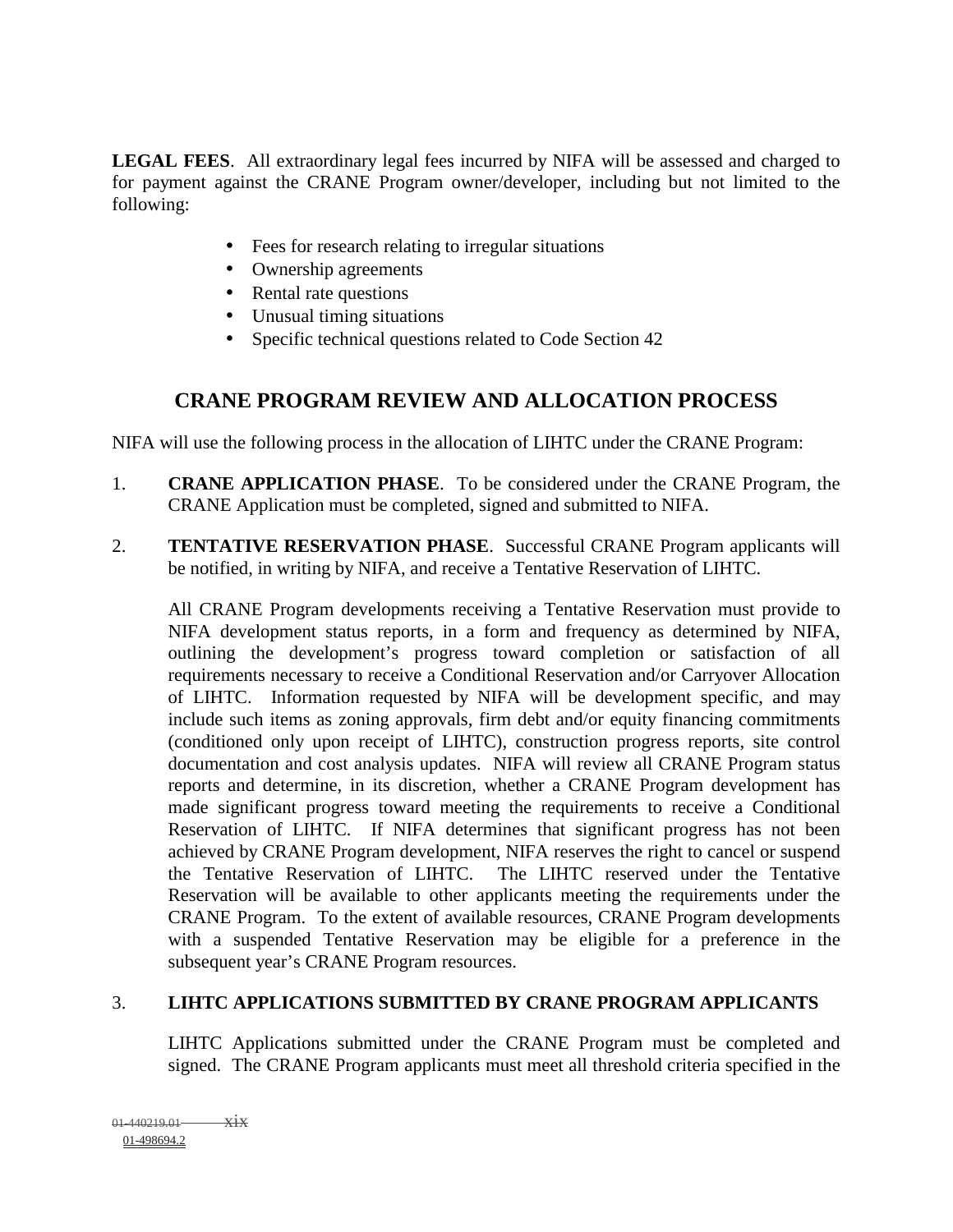LIHTC Application. Threshold criteria will require, among other things, that the LIHTC Application contain evidence of:

- Site control (options/contracts to purchase must be valid for 90 days beyond the submitted application deadline)
- Financing commitments (commitments must be valid for 90 days beyond the submitted application deadline)
- Zoning approval or evidence of material progress toward obtaining zoning approval
- Evidence of consistency with the documented housing needs of the community
- Owner's willingness to enter into a land-use restriction agreement
- Comprehensive market study (market study must be dated within one year of the submitted application deadline).

#### 4. **EVALUATION OF LIHTC APPLICATIONS UNDER THE CRANE PROGRAM**.

LIHTC Applications submitted under the CRANE Program not meeting the threshold criteria requirements will be either suspended at NIFA's discretion or rejected without further consideration or review by NIFA.

- (a) Each CRANE Program development will be evaluated based upon information submitted in the CRANE Application and the LIHTC Application and such other information that NIFA may request or obtain in the evaluation process.
- (b) NIFA will conduct an initial evaluation to determine the appropriate amount of LIHTC to be reserved, using data provided by the applicant and according to NIFA benchmarks and Section 42 of the Code.
- **NOTE**: NIFA will only review materials submitted during the appropriate CRANE Program deadline.
- 5. **CONDITIONAL RESERVATION**. Successful CRANE Program LIHTC applicants will be notified in writing and will receive a Conditional Reservation of LIHTC subject to conditions imposed by NIFA and the availability of LIHTC under the CRANE Program.
- 6. **COMMITMENT**. Within the time period specified by NIFA in the notification of a Conditional Reservation of LIHTC, the CRANE Program applicant must satisfy to NIFA that the following elements of the construction and/or rehabilitation process have been obtained or completed:
	- (a) Payment of all fees due NIFA (including fees from all other developments sponsored by such applicant).
	- (b) Signed documentation evidencing construction, interim and permanent financing arrangements.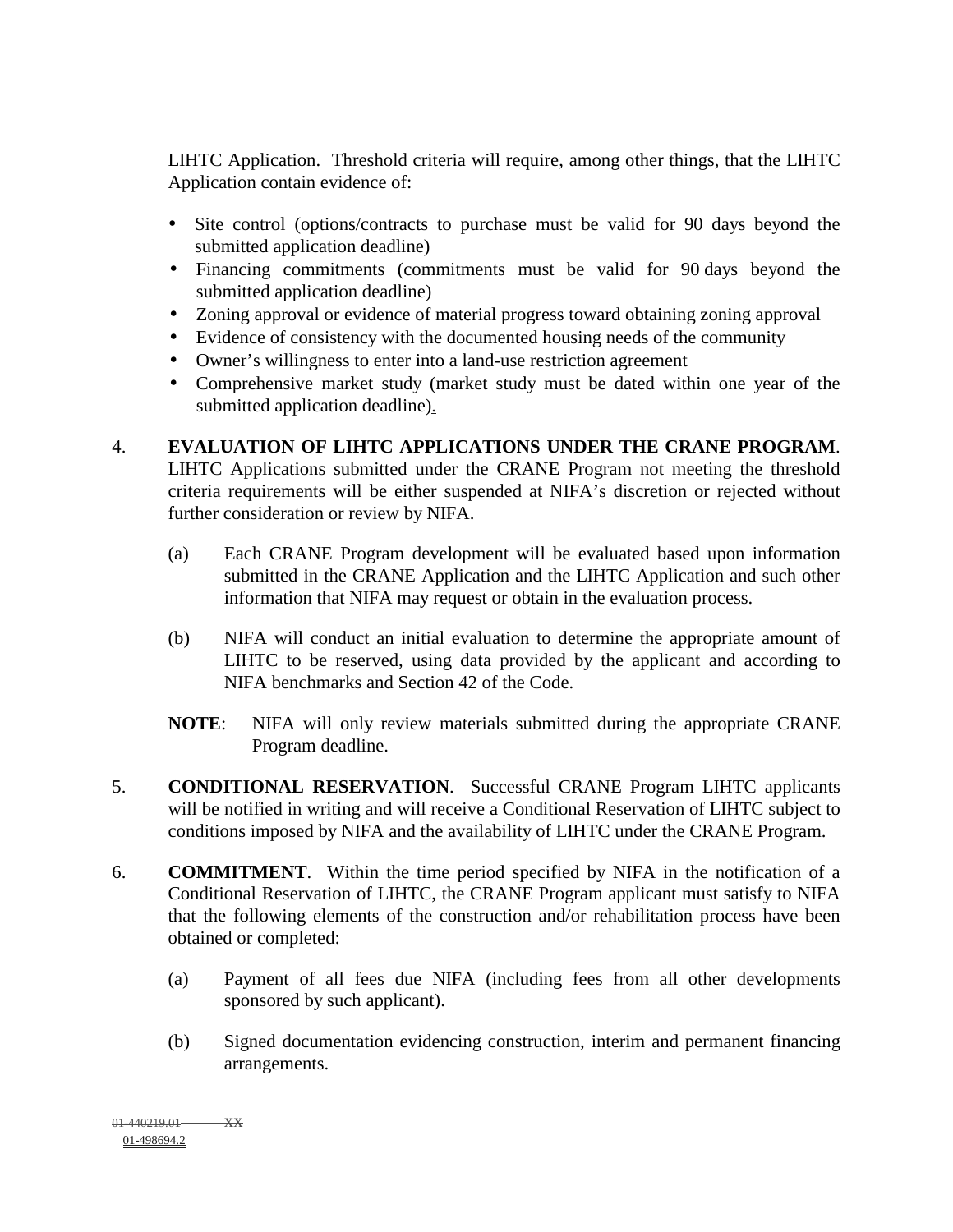- (c) Syndication commitment (signed by both parties) outlining LIHTC equity contribution commitment or terms (i.e., percentage, proceeds received).
- (d) Updated cost figures (firm bids at minimum, contracts preferred).
- (e) Executed organizational documents of the partnership or ownership entity of the development.
- (f) Ownership of the site as evidenced by a warranty deed.
- (g) An Environmental Assessment conducted by an unrelated third party. For rehabilitation developments such report must include an assessment of the risks relating to lead-based paint, asbestos and radon.
- (h) Execution of IRS Form 8821 (Tax Information Authorization Form) for the sharing of information between NIFA and the Internal Revenue Service ("IRS"). Each development owner will be required to execute a new Form 8821 every 3 years. Form 8821 must be from the CRANE Program owner to NIFA and list the following on the respective line items:
	- 3(a): Income;
	- 3(b): (i) Partnership or LLC—Form 1065;
		- (ii) Individual—Form 1040; or
		- (iii) Corporation—Form 1120;
	- 3(c): Current year and next two years; and
	- 3(d): Any related federal income tax information pertaining to LIHTC, including audit findings and assessments.
- (i) Each CRANE Program owner/developer must agree to provide complete annual operating data and federal income tax returns to NIFA on a timely basis.
- (j) Certification from an appropriate city official with jurisdiction over the development or certification from the local Department of Energy must be submitted which states whether the residential building(s) in the CRANE Program meets the local energy conservation code.
- (k) All CRANE Program developments receiving a Conditional Reservation must provide to NIFA development status reports, in a form and frequency as determined by NIFA, outlining the development's progress towards completion or satisfaction of all requirements necessary to receive a Carryover Allocation of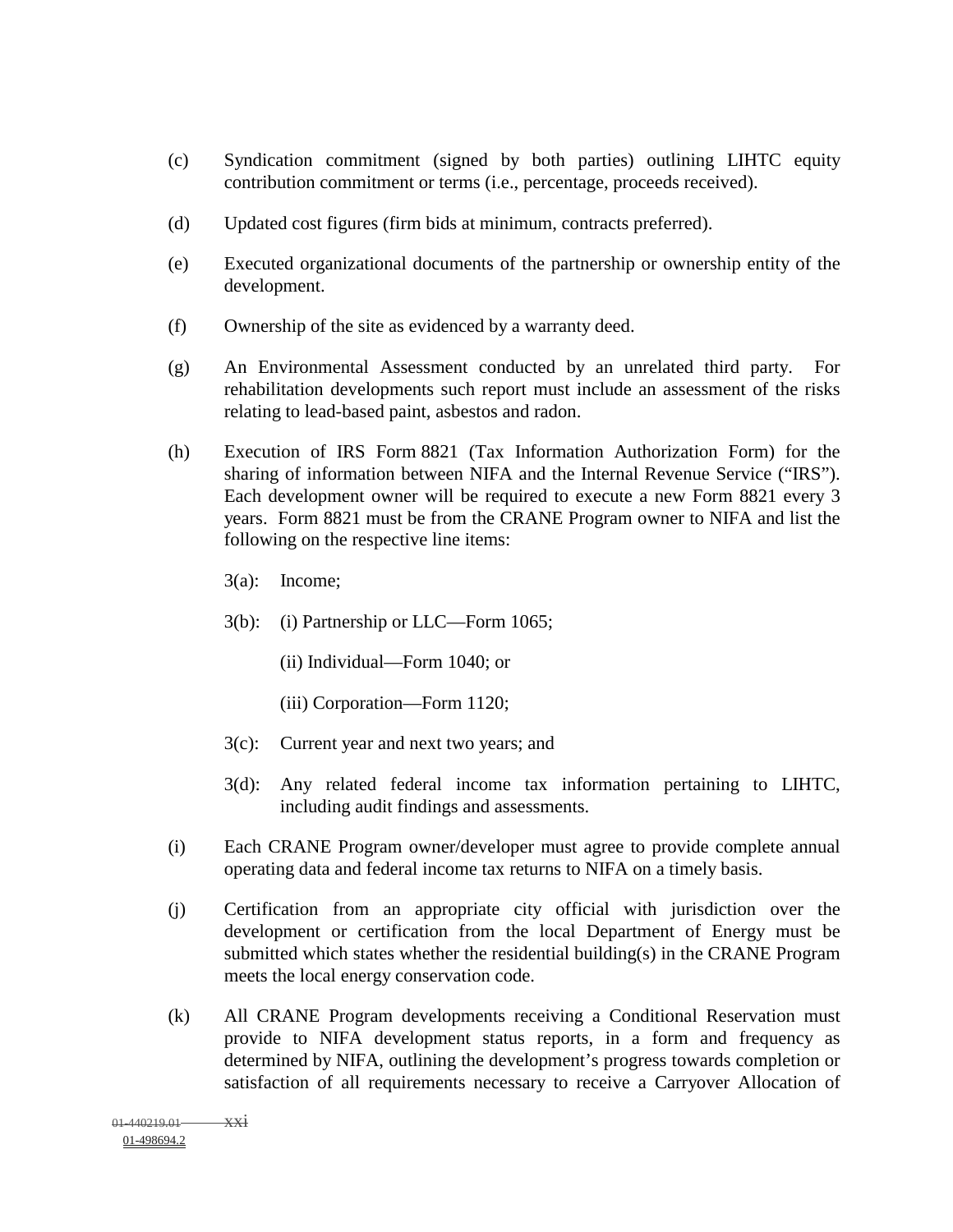LIHTC. Information requested by NIFA will be development specific, and may include such items as zoning approvals, firm debt and/or equity financing commitments (conditioned only upon receipt of LIHTC), construction progress reports, site control documentation and cost analysis updates.

- **NOTE:** Failure to meet the above requirements, and/or other conditions imposed by NIFA in its sole discretion within the designated time frame may result in the loss of the development's Conditional Reservation of LIHTC.
- 7. **FIRM COMMITMENT**. Upon receipt of the above, NIFA will reevaluate the LIHTC needs of the CRANE Program development to determine if any changes are warranted and then issue a firm commitment, subject to the following:
	- (a) Execution of any disclaimers and other documents required by NIFA.
	- (b) Receipt of all fees due NIFA.
	- (c) Confirmation of firmness of terms for construction and permanent financing.
	- (d) Receipt of plans and specifications that are in conformance with the applicable local energy conservation code, the Fair Housing Amendments Act of 1988 (Pub. L. 100-430) (if applicable) and Americans with Disabilities Act (P.L. 101-336); Section 504 of the Rehabilitation Act of 1973 (29 U.S.C. 794).
	- (e) Receipt of the Fair Housing Checklist signed by the development's Architect certifying that the development's plans and specifications conform with the Fair Housing Act and Americans with Disabilities Act.
- 8. **REVOCATION**.Possible revocation of a Tentative/Conditional Reservation or LIHTC allocation for actions taken by the CRANE Program development owner without prior NIFA approval may occur from the time of a Tentative/Conditional Reservation up to the placed-in-service date, for, but not limited to, the following reasons:
	- (a) Site change;
	- (b) Change in ownership—a change in the parties involved in the ownership entity (e.g., addition of a third party or removal of an individual/entity named as part of the ownership entity submitted by the CRANE Program applicant in its LIHTC Application or CRANE Application);
	- (c) Change in syndication structure and/or terms;
	- (d) Change in unit design, square footage, unit mix, number of units, number of residential buildings, etc. (unless changes are required by local regulatory codes);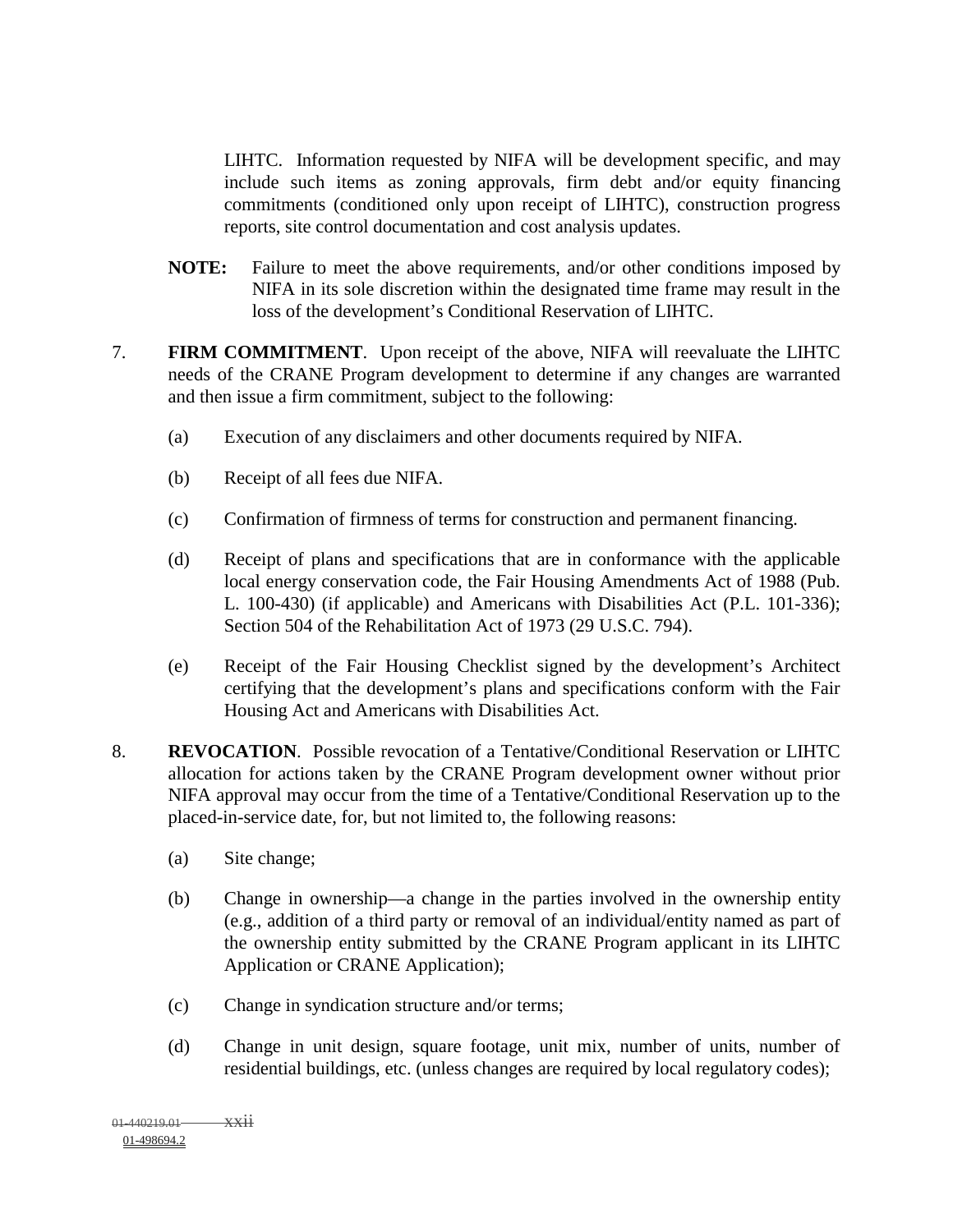- (e) Instances of curable noncompliance beyond the specified cure period on an applicant's existing LIHTC developments in any state; or
- (f) Change in rents charged to tenants.
- 9. **CHANGE IN OR DENIAL OF LIHTC ALLOCATION**. In accordance with Code Section 42, these evaluations may result in a possible change in the amount of LIHTC allocated to a CRANE Program development or denial of the total LIHTC allocation altogether, due to, but not limited, to one or more of the following reasons:
	- (a) Information submitted by the CRANE Program applicant in its LIHTC Application or CRANE Application is determined to be fraudulent;
	- (b) Conditions in the Tentative/Conditional Reservation are not met;
	- (c) Material and substantial changes occur in the actual costs and/or square footage of the development;
	- (d) Applicant obtains additional subsidies or financing other than those disclosed in the LIHTC Application or CRANE Application;
	- (e) Subsequent regulations are issued by Department of the Treasury or the IRS pertaining to Section 42 of the Code; or
	- (f) CRANE Applicant fails to promptly notify NIFA of any material or adverse changes in either the original LIHTC Application or CRANE Application .
- 10. **CARRYOVER ALLOCATION**. Section 42 of the Code provides that NIFA may issue a carryover allocation ("Carryover Allocation") to certain qualified buildings, which are to be placed in service no later than December 31, 2004. This provision requires that 10% or more of the expected basis in the development (including land) must be incurred by either (i) the end of 20032004 for developments receiving a LIHTC allocation prior to June 30,  $20032004$  or (ii) six months from the date of the LIHTC allocation for developments receiving a LIHTC allocation after June 30, 20032004 (the "10% Test"). **The 10% Test must be certified by an independent, third-party certified public accountant or attorney and received in NIFA's office no later than November 1, 20032004 or, in the case of a development receiving an allocation after June 30, 2003,2004, no later than five months from receipt of the LIHTC allocation**. If the 10% Test certification is not received by NIFA by the specified deadlines, a 1% late fee will be assessed. A Carryover Allocation will not be issued to a development prior to payment of all assessed fees.

At this time, NIFA will issue a Carryover Allocation if the following have been provided:

(a) Addresses for each building for which LIHTC are issued; and

 $01-440219.01$   $\overrightarrow{X X 111}$ 01-498694.2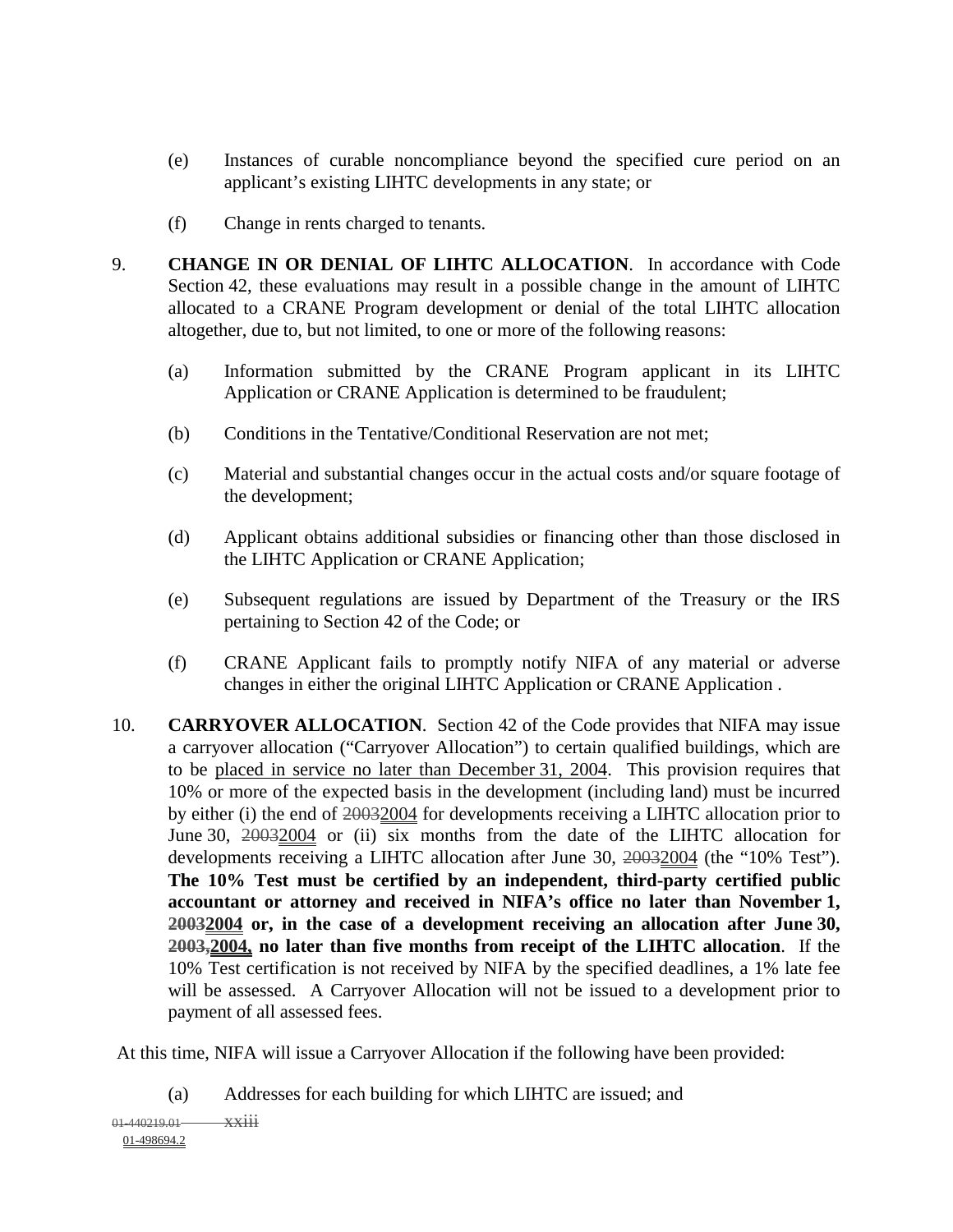- (b) Certification by an independent, third-party certified public accountant or attorney that 10% or more of the reasonably expected basis in the development determined as of the close of the second calendar year following the year in which the LIHTC allocation was made has been incurred by either (i) the end of  $20032004$  for developments receiving a LIHTC allocation prior to June 30, 20032004 or (ii) six months from the date of the LIHTC allocation for developments receiving a LIHTC allocation after June 30, 2003.2004. Carryover cost certification must be submitted on approved NIFA forms no later than the deadlines specified above. If the developer fee is included in the carryover basis, it must be earned and reasonable for the services performed to date and evidenced by an agreement.
	- **NOTE**: Failure to submit the Carryover Allocation within the designated time frames may result in the loss of the LIHTC's.
- 11. **FINAL LIHTC ALLOCATION**. No LIHTC allocation will be made until a residential building or development is placed in service, the line item expenditures of the total development costs have been certified by an independent, third-party certified public accountant or attorney and submitted on approved NIFA forms, and all applicable LIHTC fees have been received by NIFA

Final LIHTC allocations may be requested as soon as an eligible building is placed in service. NIFA requires the submission of an independent, third-party certified public accountant or attorney costs certification no later than 60 days after the completion of 100% of the LIHTC set-aside units in the development. The LIHTC amount allocated to a development is based on NIFA's final determination of the qualified basis for the building or development and a review of the development costs.

- **NOTE**: Failure to submit the Final Cost Certification within the designated time frame may result in the loss of LIHTC. Under extreme circumstances the development owner may submit a written request to NIFA for an extension of time in which to submit the Final Cost Certification.
- 12. **SUPPORTING DOCUMENTATION**. As specifically stated in the Carryover Allocation Procedures Manual and the Cost Certification Procedures Manual, NIFA reserves the right to request documentation supporting any cost certification if it determines, in its sole discretion, that such information is necessary to effectuate the allocation of LIHTC.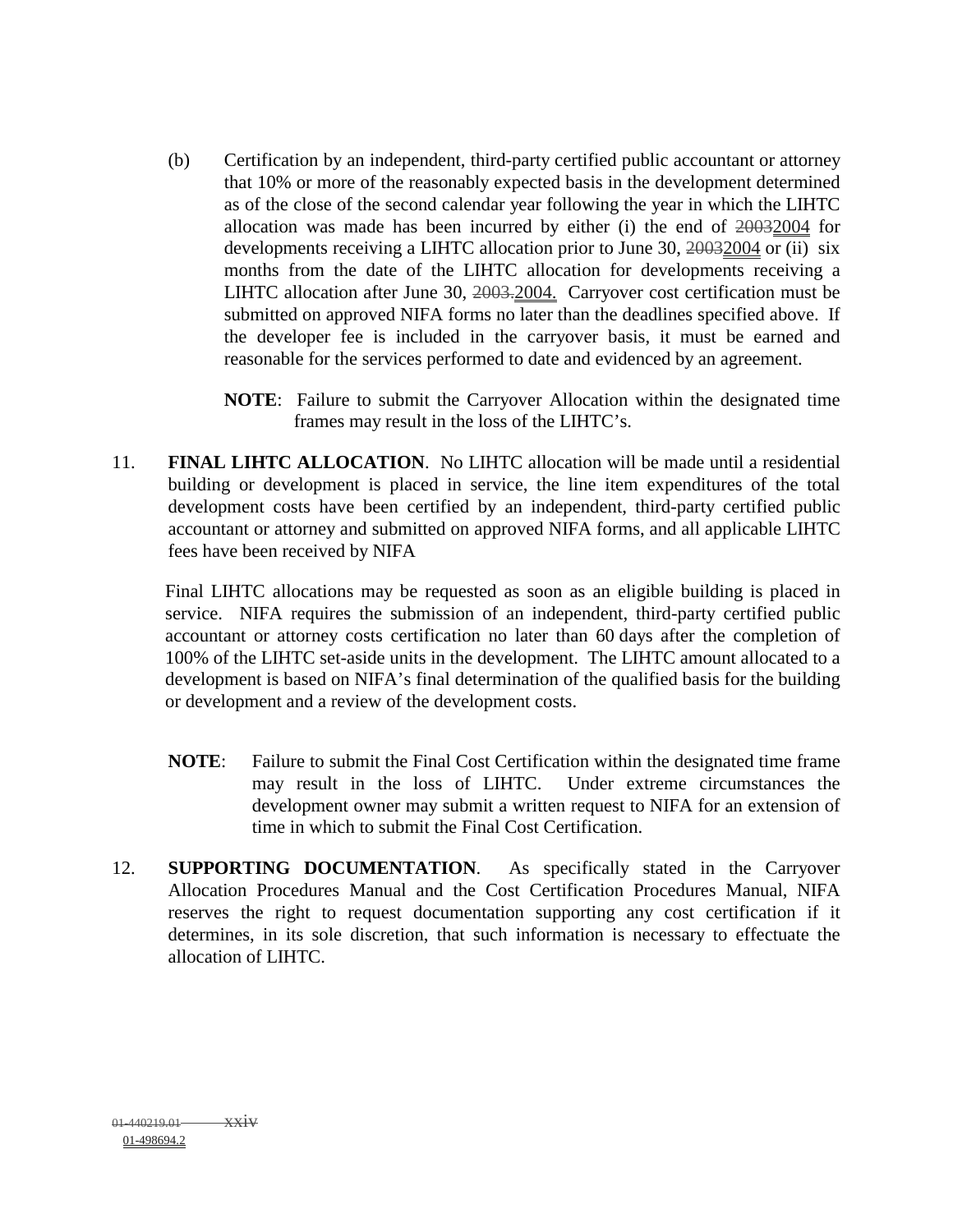## **LIHTC GUIDELINES**

Following are general guidelines of the LIHTC Program including the CRANE Program and all other set-aside. These guidelines are not conclusive and should not be relied upon as tax advice. NIFA suggests that, prior to completing the LIHTC Application, you consult with an independent, third-party certified public accountant or attorney for a complete interpretation of the tax law. NIFA's review of documents submitted in connection with a LIHTC Application is solely for its own purposes. NIFA makes no representations to the development owner or anyone else as to:

- (a) compliance with the Code, Treasury Regulations or any other laws or regulations governing LIHTC; or
- (b) the financial feasibility or viability of any development.

No member, officer, agent or employee of NIFA will be personally liable concerning any matters arising out of, or in relation to, the allocation of LIHTC. LIHTC's will be awarded based on federal tax law and Nebraska's LIHTC Allocation Plan. NIFA reserves, commits and allocates LIHTC to partnerships, corporations, limited liability companies and individuals. LIHTC reservations and commitments are not transferable, and any change in development ownership requires NIFA's prior written approval. NIFA verifies development ownership through closing documents, warranty deeds and title reports.

NIFA reserves the right not to allocate LIHTC to any development, regardless of ranking/scoring, if NIFA determines in its sole discretion that the development does not further the purpose and goals of the LIHTC Program. For purposes of this determination, the information taken into account may include, but is not limited to, comments from officials of local governmental jurisdictions, the sponsor's experience and performance and the sponsor's prior dealings with NIFA and other states' LIHTC programs. The prior performance considered may include, but is not limited to, progress achieved with previous LIHTC Conditional Reservations, development compliance and payment of monitoring fees.

NIFA reserves the right not to allocate LIHTC to any development, regardless of ranking/scoring, if NIFA determines in its sole discretion that a disproportionate number of LIHTC developments have been developed in a particular census tract within the past three-year period. NIFA may decide to allocate LIHTC to a development in another county to best serve the citizens of Nebraska. This right will be exercised only in limited circumstances, such as when LIHTC developments in a particular census tract have a vacancy rate of 7% or more, or if adding current applications to existing LIHTC developments and other previously approved and funded (but not yet constructed nor occupied) LIHTC developments would create a disproportional number of low-income housing units.

NIFA recognizes that certain developments may need additional subsidies to encourage the production and ensure the viability of such developments as low-income housing developments.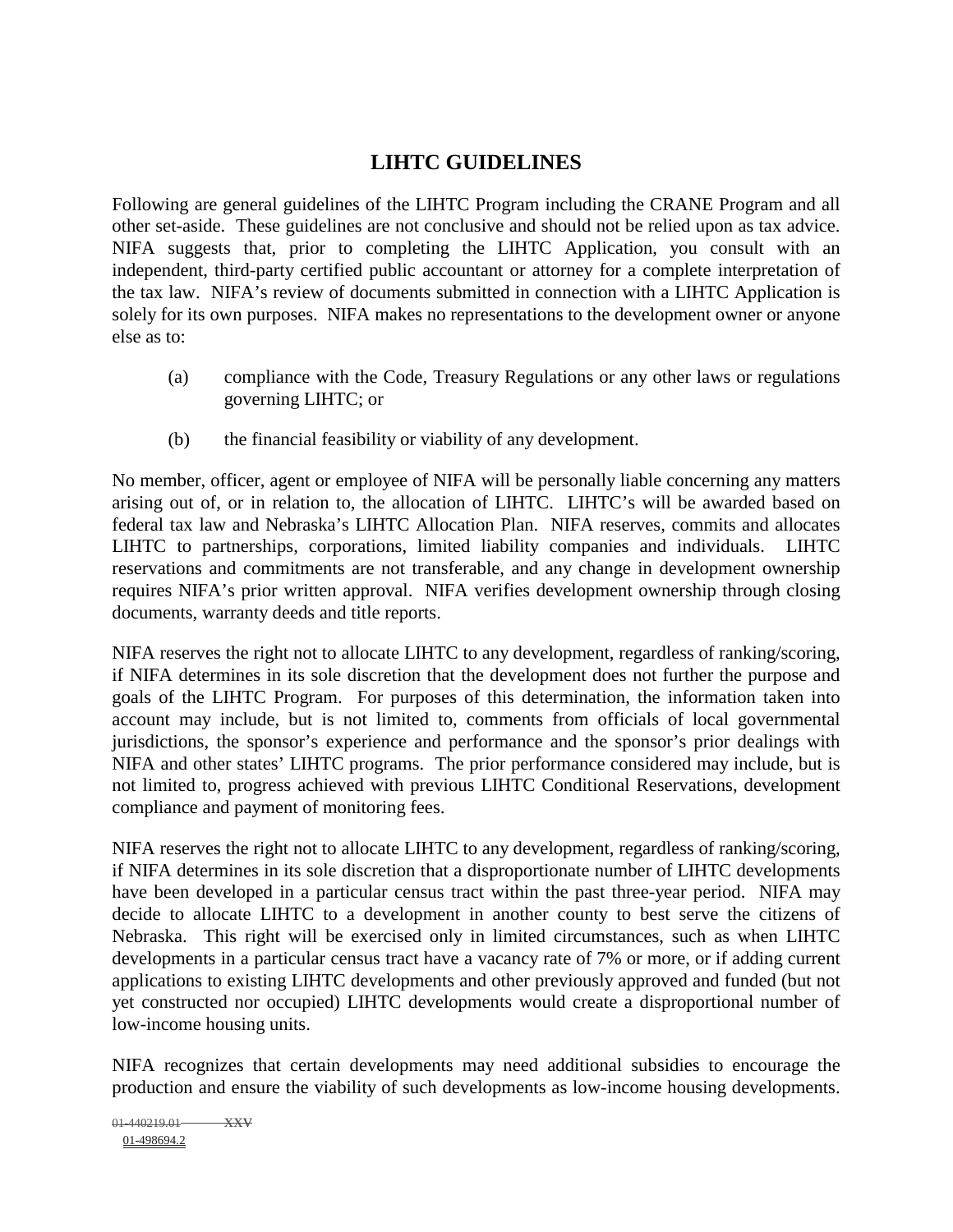Under certain circumstances (particularly for smaller developments in rural areas), NIFA may agree to provide limited second mortgage financing to enable such developments to take advantages of LIHTC available in connection with the issuance by NIFA of tax-exempt bonds. The owners of developments which utilize tax-exempt bonds issued by NIFA and receive secondary NIFA financing will be required to execute a Land Use Restriction Agreement ("LURA") which will be recorded as a restriction running with the land, requiring any successor in title to the owner (through assignment, foreclosure or an instrument in lieu of foreclosure) to agree to repay or assume the outstanding balance of such secondary financing indebtedness to NIFA as a condition to an agreement by NIFA to execute a new LURA (a new LURA is necessary for the successor in title to claim any LIHTC remaining on the development).

All information submitted to NIFA will be kept confidential and will not be available to any other applicant. Applicants will be given their scoring results upon request and may receive the total scoring results of the other developments on an anonymous basis.

Applicants who have been convicted of, entered an agreement for immunity from prosecution for or pleaded guilty (including a plea of no contest) to a crime of dishonesty, moral turpitude, fraud, bribery, payments of illegal gratuities, perjury, false statement, racketeering, blackmail, extortion, falsification or destruction of records are ineligible to apply for LIHTC. Applicants who have been barred from any other NIFA program, other state LIHTC programs or any federal programs are also ineligible to apply. Applicants having an identity of interest with any barred entity may not be eligible at the sole discretion of NIFA. Furthermore, NIFA reserves the right to amend, modify or withdraw its request for proposals and any of the program instructions or procedures contained within the application and may exercise such right at any time without notice and without liability to any applicant or other party for their expenses incurred in the preparation of an application or otherwise.

#### **COMPLIANCE MONITORING**

During the time period in which a development must comply with the set-aside unit requirements for low-income tenants, NIFA, as part of this Allocation Plan, is required to adopt and adhere to compliance monitoring procedures which will: (i) monitor developments for noncompliance and (ii) notify the IRS of any noncompliance of which NIFA becomes aware of in accordance with Section 42(m) of the Code, Treasury Regulation § 1.42-5 and other applicable regulations. All LIHTC development owners must enter into a LURA with NIFA, binding all parties to comply with Section 42 of the Code, Treasury Regulation § 1.42-5 and other applicable regulations. Pursuant to the LURA, development owners (or the management agents thereof) are required to attend, on an annual basis, a compliance seminar sponsored by NIFA. In addition, development owners with items of noncompliance that have not been corrected in a timely fashion may be required to provide quarterly compliance reports to NIFA and may, in NIFA's sole discretion, be ineligible to receive a future allocation of LIHTC.

The following procedures outline NIFA's plans for compliance monitoring by owners of LIHTC developments. Such procedures, together with the covenants and representations contained in

```
01-440219.01 \overrightarrow{XXV}01-498694.2
```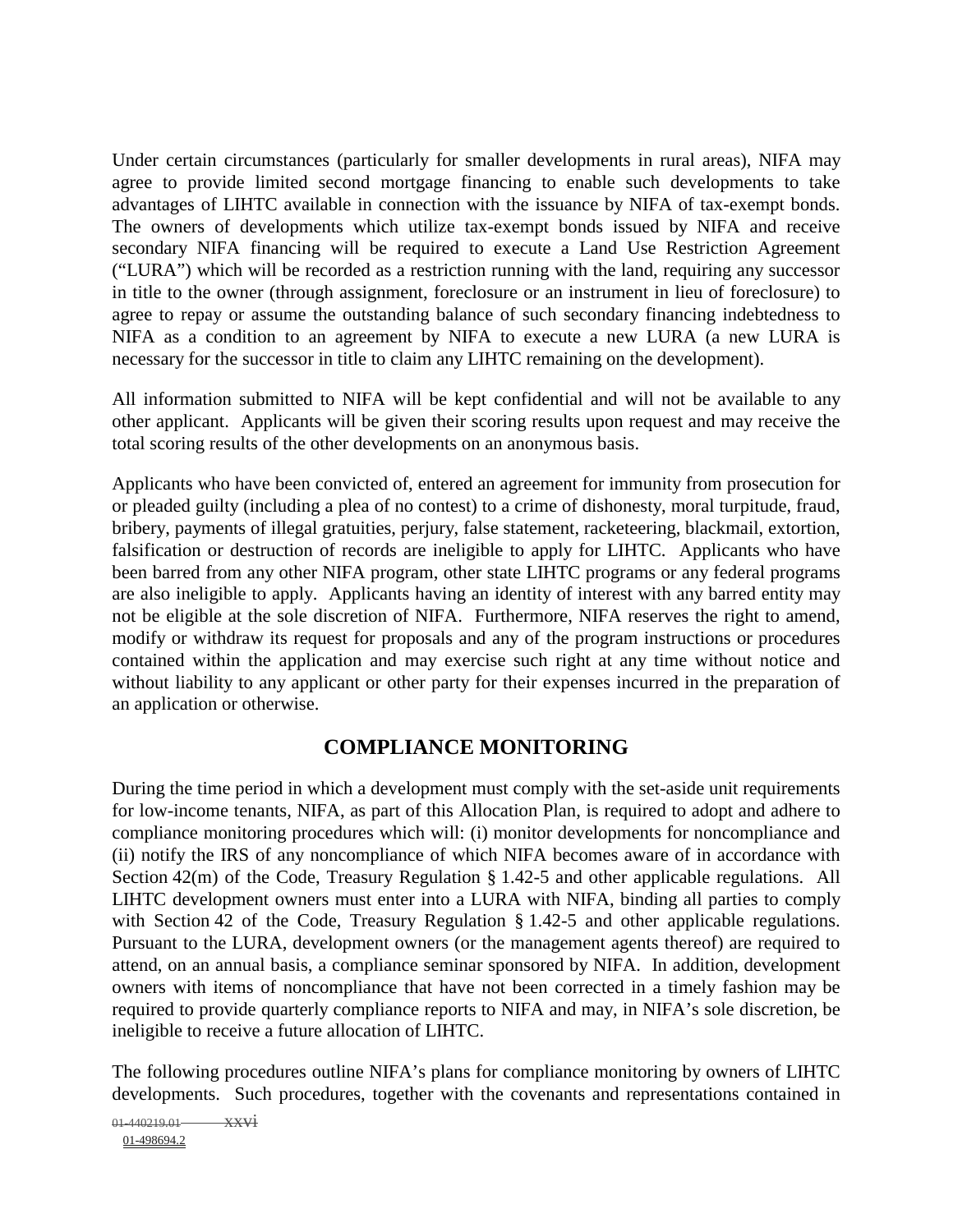the LURA (which form of LURA is incorporated in this 20032004 Allocation Plan by reference) shall constitute the procedures for compliance monitoring by NIFA. (Capitalized terms used below and not otherwise defined shall have the meanings as set forth in the LURA).

- 1. **TENANT INCOME CERTIFICATIONS**. Development owners shall maintain a file for each Qualified Tenant residing in the development (which shall be updated during each year of unit occupancy by the development owner). Each tenant file shall contain a copy of the rent record and a copy of such tenant's executed Application and Income Certification (a form of which is attached to the LURA) as well as supporting documentation, which is subject to independent investigation and verification by NIFA. Each tenant file shall be submitted to NIFA as set forth below or in such other form and manner as may be required by the applicable rules, regulations or policies now or hereafter promulgated by the Department of the Treasury or the IRS.
- 2. **ANNUAL OWNER CERTIFICATIONS**. Development owners are required to immediately notify NIFA if, at any time, the dwelling units in a development are not occupied or available for occupancy as provided above. Development owners shall prepare and submit, under penalty of perjury, to NIFA, no later than January 15 of each year following the first year in which 10% of the units in the development are occupied, a Certificate of Continuing Program Compliance (a form of which is attached to the LURA) and an Annual Tax Credit Summary Report (a form of which is attached to the LURA), both executed by the development owner stating the number of Dwelling Units in the development which, as of the first date of such calendar year, were occupied by Qualified Tenants (or were deemed to be occupied by Qualified Tenants as provided in the LURA for all or part of such period), together with copies of annual Certifications of Tenant Eligibility and Income Verification (and supporting documentation) collected by the development owner.
- 3. **RECORD KEEPING AND RETENTION**. Development owners are required to collect and retain records for each qualified low-income building in the development for at least six years after the due date (with extensions) for filing the federal income tax return for such year. Notwithstanding the above, records for the first year of the LIHTC Period must be retained for at least six years beyond the due date (with extensions) for the filing of the federal income tax return for the last year of the Compliance Period of the building. Such records shall include for each year during the Compliance Period the following information pertaining to each building in the development:
	- (a) The total number of residential rental units in the building (including the number of bedrooms and the size in square feet of each residential rental unit);
	- (b) The percentage of residential rental units in the building that are Qualified Units;
	- (c) The rent charged on each residential rental unit in the building, including any utility allowances;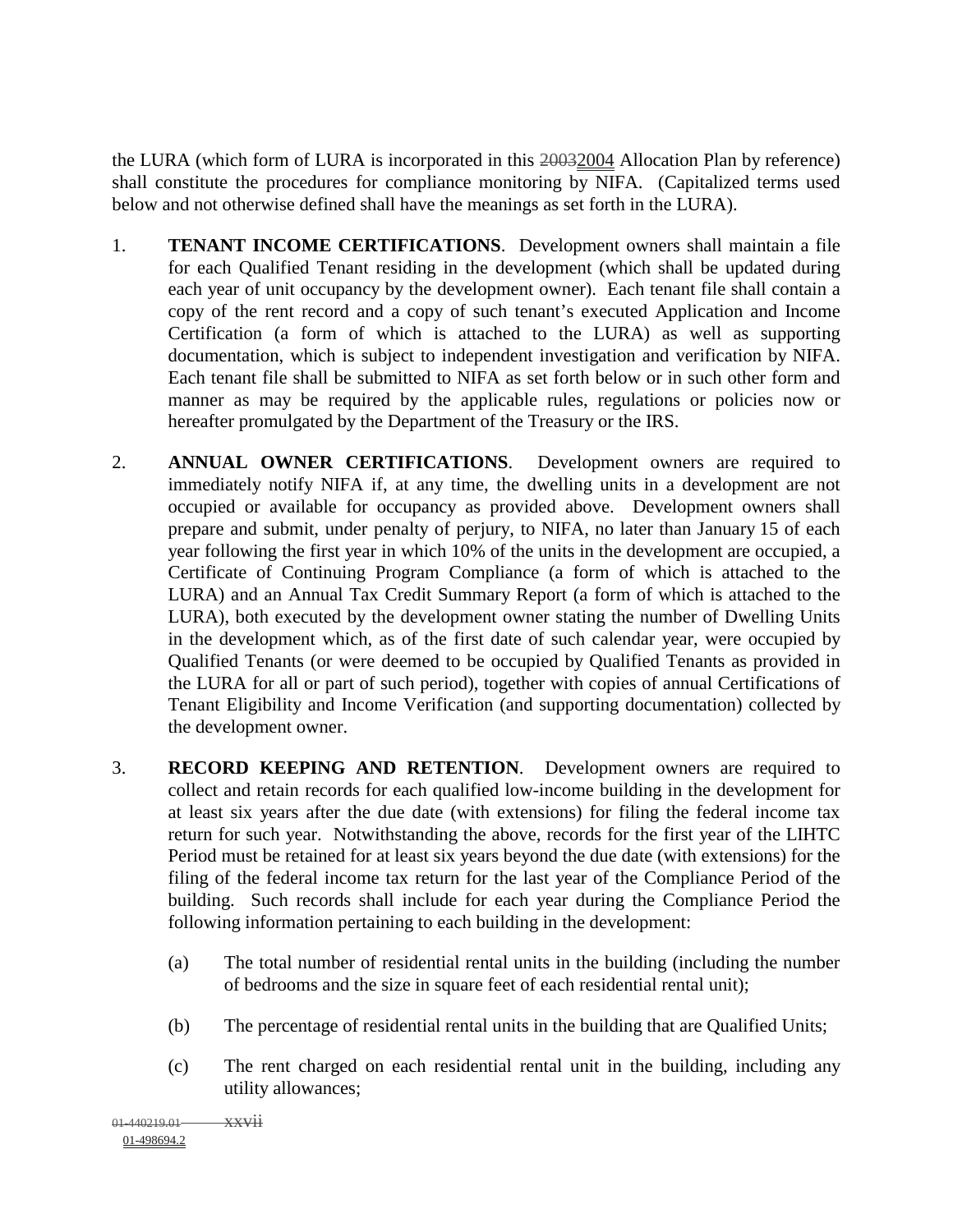- (d) The number of occupants in each Qualified Unit and changes in the number of occupants in each Qualified Unit;
- (e) The Qualified Unit vacancies in the building and information that indicates when, and to whom, the next available units were rented;
- (f) The annual income certification of each Qualified Tenant per Qualified Unit;
- (g) Documentation to support each Qualified Tenant's annual income certification (for example, a copy of the Qualified Tenant's federal income tax return, Forms W-2 or verifications of income from third parties such as employers or state agencies paying unemployment compensation). Tenant income is to be calculated in a manner consistent with the determination of annual income under Section 8 of the United States Housing Act of 1937 ("Section 8"), and not in accordance with the determination of gross income for federal income tax liability. In the case of a tenant receiving housing assistance payments under Section 8, this documentation requirement is satisfied if the public housing authority provides a statement to the development owner declaring that the tenant's income does not exceed the applicable income limit under Section 42(g) of the Code;
- (h) The eligible basis and the Qualified Basis of the building at the end of the first year of the Qualified Development Period; and
- (i) The character and use of the nonresidential portion of the building included in the building's eligible basis under Section 42(d) of the Code (e.g., tenant facilities that are available on a comparable basis to all tenants and for which no separate fee is charged for use of the facilities, or facilities reasonably required by the development).
- 4. **REVIEW PROCESS**. For each year of the Compliance Period, NIFA will perform a compliance review of each LIHTC development. Certifications and other information submitted to NIFA (as described above) shall be reviewed for compliance with the requirements of Section 42 of the Code.
- 5. **ON-SITE INSPECTION AND TENANT FILE REVIEW**. The LURA provides that NIFA, or its designated agent, shall have the right to perform on-site inspections of each building, inspect each Qualified Unit and review the tenant file for each such Qualified Unit.

NIFA, or its designated agent, will conduct an on-site inspection of each building in each LIHTC development and inspect at least 20% of the Qualified Units and review the tenant files for such Qualified Units. On-site inspections and tenant file reviews shall be conducted by the end of the second calendar year following the year in which the last building in the development was placed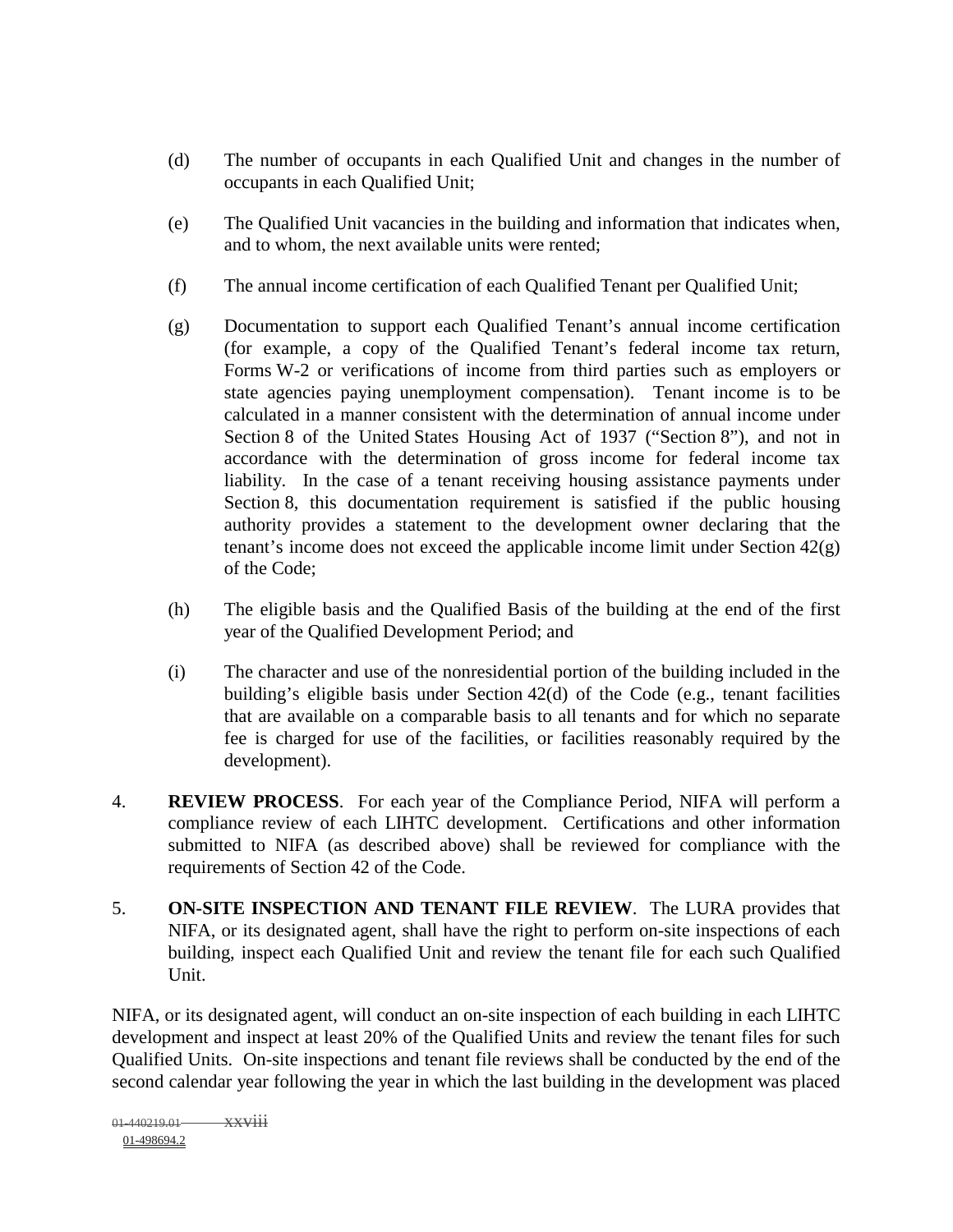in service. Thereafter, NIFA, or its designated agent, will conduct on-site inspections of all buildings in each development and review the tenant files at least once every three years. NIFA shall notify each development owner in advance of any such on-site inspection and review. NIFA shall randomly select which Qualified Units and tenants' records are to be inspected and reviewed.

Any duly authorized representative of NIFA, the Department of the Treasury or the IRS may inspect the books and records of the development pertaining to the incomes of the Qualified Tenants residing in the development.

In conjunction with each on-site inspection, development owners must provide to NIFA, or its designated agent, any local health, safety or building code violations reports or notices received on the development. Based on the on-site inspection and NIFA's receipt and review of all local health, safety or building code violations reports or notices, NIFA shall determine whether each development building and its Qualified Units are suitable for occupancy.

6. **NOTIFICATION TO OWNER**. In the event NIFA discovers noncompliance with any of the provisions of the LURA or Section 42 of the Code, NIFA will immediately notify the development owner in writing. The development owner shall have 60 days from the issuance of such notice (the "Correction Period") to correct the noncompliance.

Noncompliance includes, but is not limited to, the following: (a) NIFA's failure to receive for each LIHTC development: tenant income certifications, supporting documentation and rent records, (b) noncompliance with any provision of Section 42 of the Code and/or (c) any change in the applicable fraction or eligible basis of the development which would result in a decrease in the Qualified Basis of the development. NIFA shall be authorized and entitled, pursuant to the provisions of the LURA, to perform all acts necessary to comply with the monitoring and notification responsibilities set forth in Section 42(m)(i)(B)(iii) of the Code and any Treasury Regulations promulgated thereunder or other interpretations thereof by the IRS or the courts.

- 7. **NOTICE TO INTERNAL REVENUE SERVICE**. Within 45 days of the expiration of the Correction Period, NIFA shall file with the IRS, a copy of Form 8823, explaining the nature of the noncompliance and whether or not such noncompliance has been corrected.
- 8. **LIABILITY**. Compliance with the requirements of Section 42 of the Code is the sole responsibility of the development owner of the LIHTC development. NIFA's obligation to monitor for compliance with the requirements of Section 42 of the Code does not, and will not, make NIFA liable for a development owner's noncompliance.

All CRANE Applications and LIHTC Applications, materials, exhibits and correspondence submitted to NIFA are the property of NIFA. An agreement may be made between NIFA and any other appropriate federal regulatory agency to exchange such information.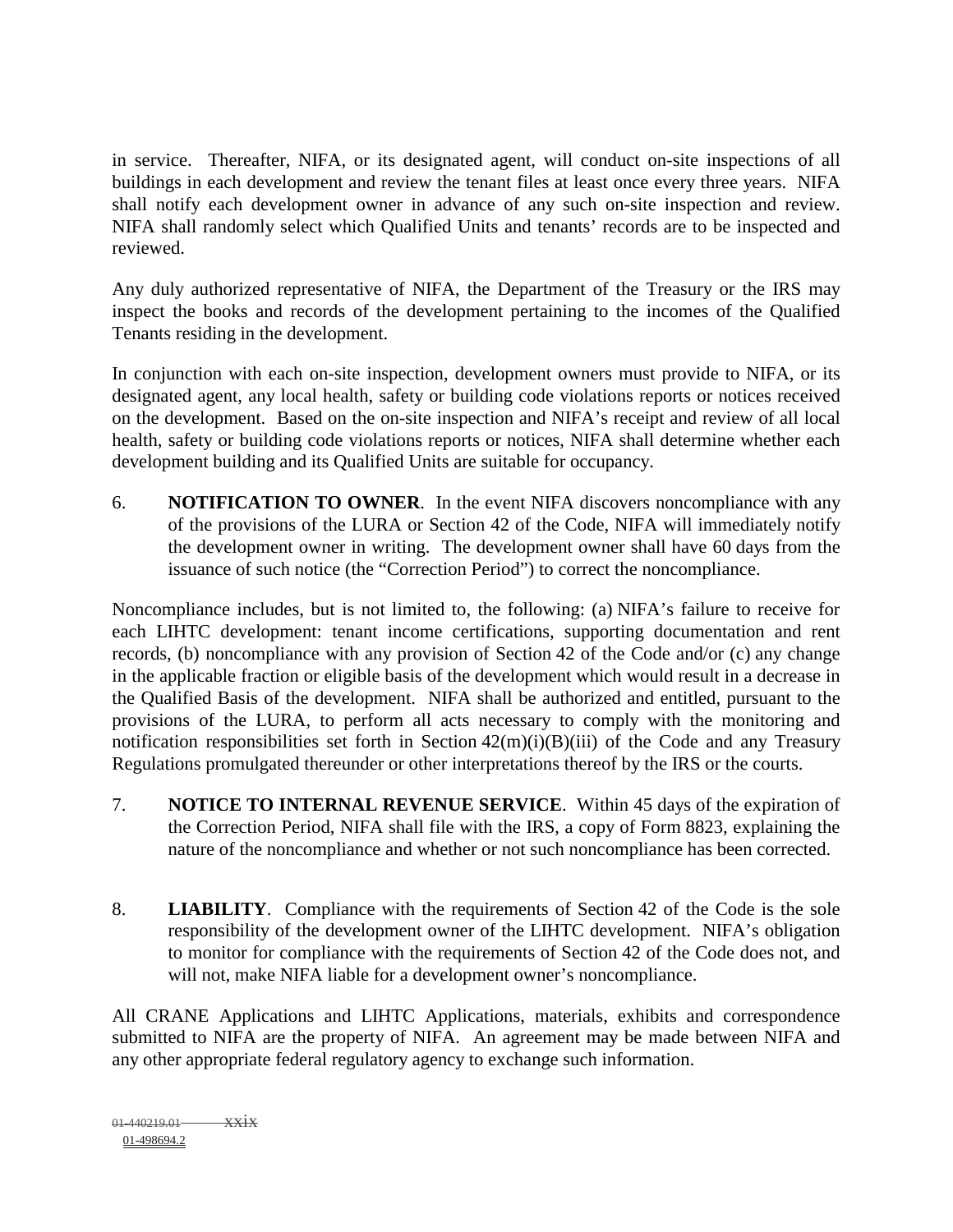| Correspondence and inquiries should be directed to: |
|-----------------------------------------------------|
| Nebraska Investment Finance Authority (NIFA)        |
| Suite 200                                           |
| 1230 O Street                                       |
| Lincoln, NE 68508-1402                              |
| <b>Attention: LIHTC Program</b>                     |
| Telephone: (402) 434-3900                           |
| (800) 204-NIFA                                      |
| Facsimile: (402) 434-3921                           |
| Internet: www.NIFA.org                              |
|                                                     |
|                                                     |
|                                                     |
|                                                     |
|                                                     |
|                                                     |
|                                                     |
|                                                     |
|                                                     |
|                                                     |
|                                                     |
|                                                     |
|                                                     |
|                                                     |
|                                                     |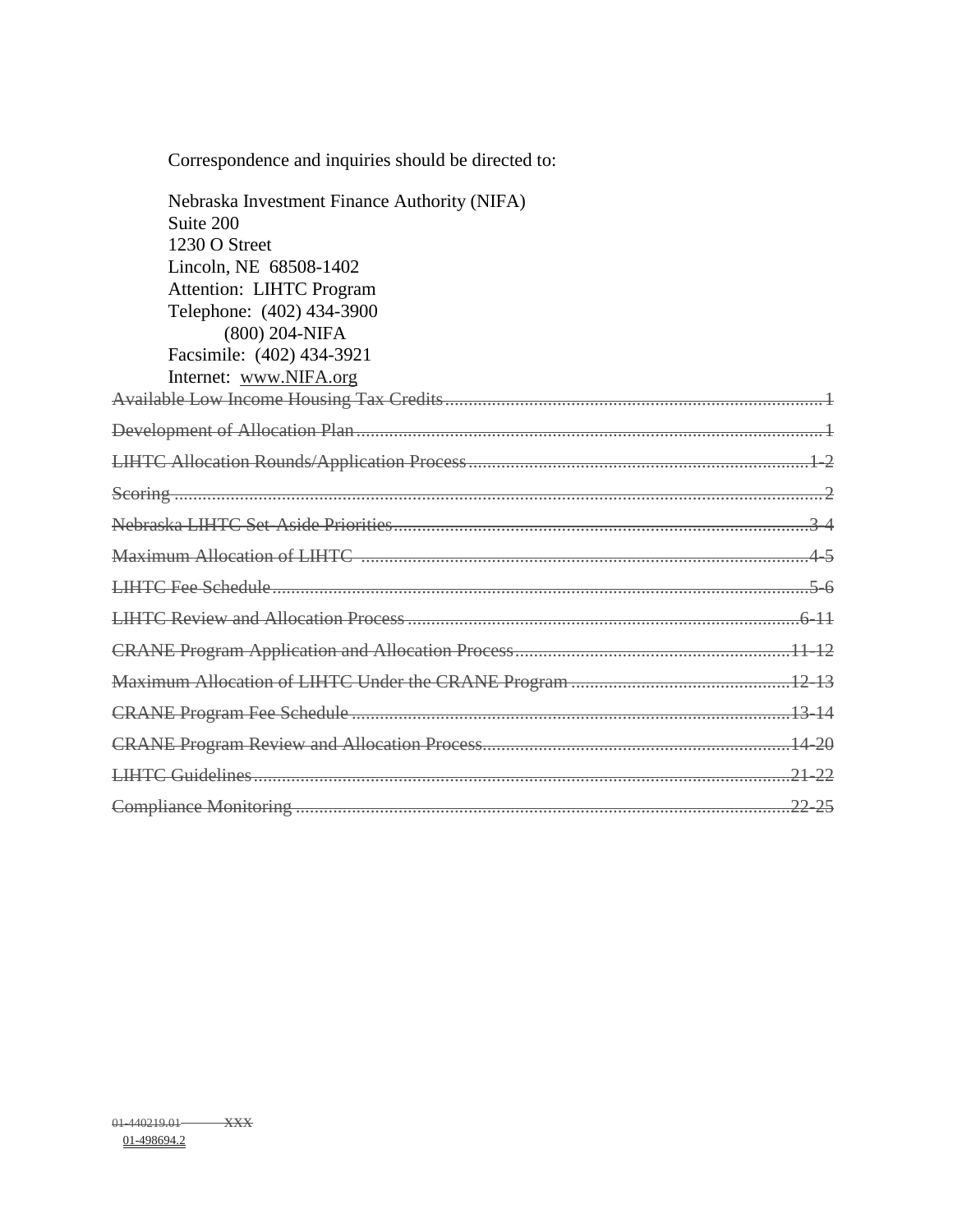## **EXHIBIT A**

## **FAIR HOUSING ACT ACCESSIBILITY CHECKLIST**

The following is a checklist of design and construction requirements of the Fair Housing Act (the "Act"). This checklist represents many, but not all, of the requirements to the Act. This checklist is not intended to be exhaustive; rather, it is a helpful guide in determining if the major requirements of the Act have been met in designing and constructing a particular multifamily development. **If a box below is not checked due to the applicability of an exception to the Act, the architect MUST include an explanation of the exception, including a citation to the relevant section of the Act.**

#### GENERAL REQUIREMENTS

| $\Box$ Development has buildings containing 4 or more units and was designed and |  |  |  |  |
|----------------------------------------------------------------------------------|--|--|--|--|
| constructed for first occupancy on or after March 13, 1991.                      |  |  |  |  |

If it is an elevator building, all units are "covered units."

 $\Box$  All units in buildings with elevators have features required by the Act.

If it is a non-elevator building, all ground-floor units are "covered units."

All ground-floor units in buildings without elevators have features required by the Act.

**NOTE**: There is a narrow exception which provides that a non-elevator building in a development need not meet all of the Act's requirements if it is impractical to have an accessible entrance to the non-elevator building because of hilly terrain or other unusual characteristics of the site.

ACCESSIBLE BUILDING ENTRANCE ON AN ACCESSIBLE ROUTE

| $\Box$ The accessible route is a continuous, unobstructed path (no stairs) through the |  |  |  |  |  |  |
|----------------------------------------------------------------------------------------|--|--|--|--|--|--|
| development that connects all buildings containing covered units and all other         |  |  |  |  |  |  |
| amenities.                                                                             |  |  |  |  |  |  |

The accessible route also connects to parking lots, public streets, public sidewalks and public transportation stops.

All slopes are no steeper than 8.33%.

All slopes between 5% and 8.33% have handrails.

| □ Covered units have at least one entrance on an accessible route. |
|--------------------------------------------------------------------|
|--------------------------------------------------------------------|

 $01-440219.01$   $\overline{\text{XX1}}$ 01-498694.2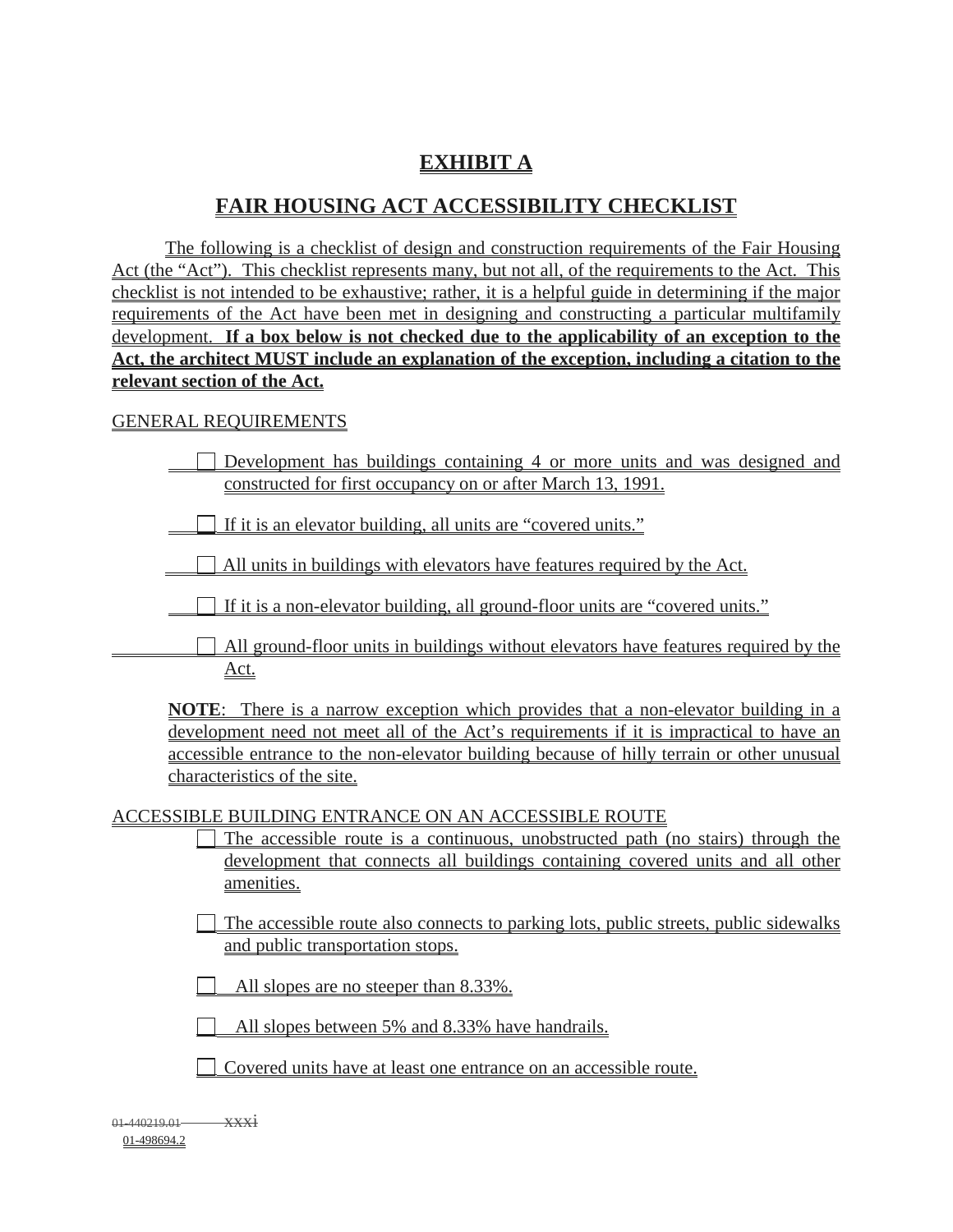|                              |  |  |  |  |  |  | There are sufficient curb cuts for a person using a wheelchair to reach every |  |  |
|------------------------------|--|--|--|--|--|--|-------------------------------------------------------------------------------|--|--|
| building in the development. |  |  |  |  |  |  |                                                                               |  |  |

#### COMMON AND PUBLIC USE AREAS

|  |  | At least two percent of all parking spaces are designated as handicapped parking. |
|--|--|-----------------------------------------------------------------------------------|
|  |  |                                                                                   |

- At least one parking space at each common and public use amenity is designated as handicapped parking.
- All handicapped parking spaces are properly marked.
- $\Box$ All handicapped parking spaces are at least 96" wide with a 60" wide access aisle which can be shared between two spaces.
- The accessible aisle connects to a curb ramp and the accessible route.
- The rental or sales office is readily accessible and usable by persons with disabilities.
- All mailboxes, swimming pools, tennis courts, clubhouses, rest rooms, showers, laundry facilities, trash facilities, drinking fountains, public telephones and other common and public use amenities offered by the development are readily accessible and usable by persons with disabilities.

#### USABLE DOORS

- All doors into and through covered units and common use facilities provide a clear opening of at least 32" nominal width.
- All doors leading into common use facilities have lever door handles that do not require grasping and twisting.
- Thresholds at doors to common use facilities are no greater than 1/2".
- $\Box$ All primary entrance doors to covered units have lever door handles that do not require grasping and twisting.
- Thresholds at primary entrance doors to covered units are no greater than 3/4" and beveled.

ACCESSIBLE ROUTE INTO AND THROUGH THE COVERED UNIT All routes through the covered units are no less than 36" wide.

#### ACCESSIBLE ENVIRONMENTAL CONTROLS

All light switches, electrical outlets, thermostats and other environmental controls must be no less than 15" and no greater than 48" from the floor.

01-440219.01 xxxii 01-498694.2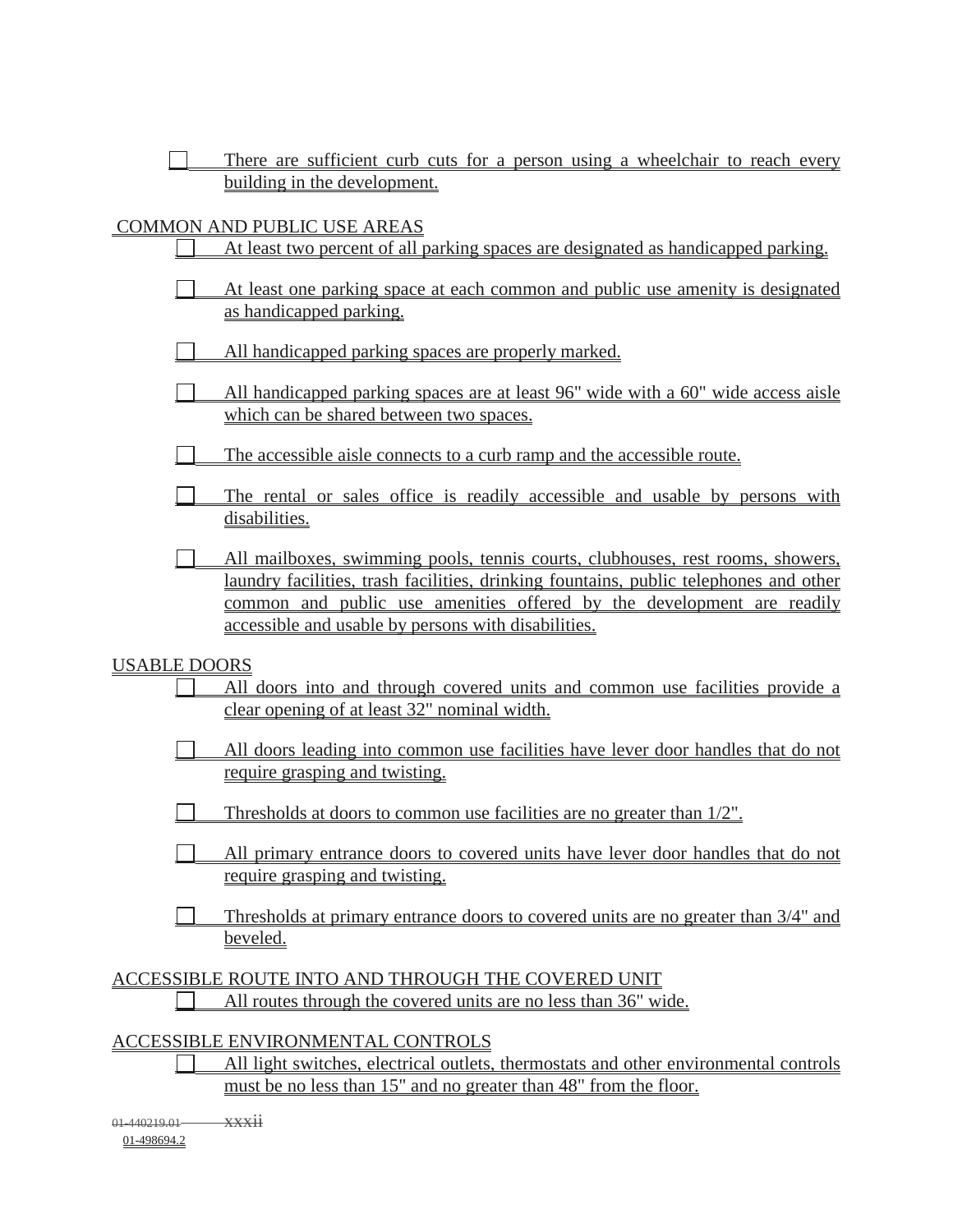#### REINFORCED BATHROOM WALLS FOR GRAB BARS

| Reinforcements are built into the bathroom walls surrounding toilets, showers and |  |
|-----------------------------------------------------------------------------------|--|
| bathtubs for the later installation of grab bars.                                 |  |

## USABLE KITCHENS AND BATHROOMS

| At least 30" x 48" of clear floor space at each kitchen fixture and appliance.                                                                                      |
|---------------------------------------------------------------------------------------------------------------------------------------------------------------------|
| At least 40" between opposing cabinets and appliances.                                                                                                              |
| At least a 60" diameter turning circle in U-shaped kitchens unless the cooktop or<br>sink at end of U-shaped kitchen has removable cabinets beneath for knee space. |
| In bathroom, at least 30" x 48" of clear floor space outside swing of bathroom<br><u>door.</u>                                                                      |
| Sufficient clear floor space in front of and around sink, toilet and bathtub for use<br>by persons using wheelchairs.                                               |
| Checklist Completed By the Development                                                                                                                              |
| Architect                                                                                                                                                           |
|                                                                                                                                                                     |
| By                                                                                                                                                                  |
| <b>Printed Name</b>                                                                                                                                                 |
| Title                                                                                                                                                               |